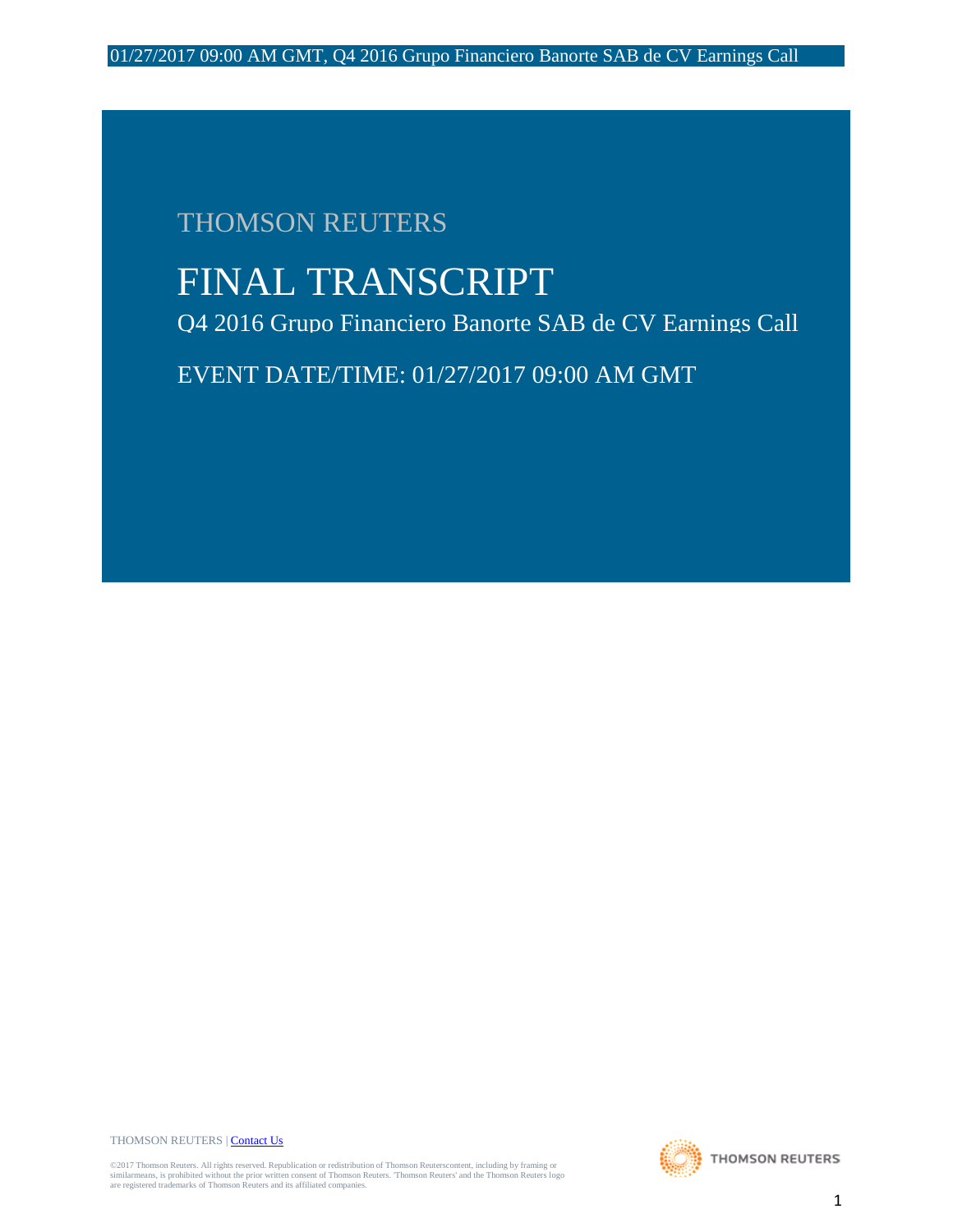# **CORPORATE PARTICIPANTS**

**Ursula Wilhelm** *Grupo Financiero Banorte SAB de CV - Head of IR* **Marcos Ramirez** *Grupo Financiero Banorte SAB de CV - Group CEO* **Rafael Arana** *Grupo Financiero Banorte SAB de CV - CFO/COO* **Gabriel Casillas** *Grupo Financiero Banorte SAB de CV - Chief Economist* **Carlos Martinez** *Grupo Financiero Banorte SAB de CV - MD - Retail Banking* **Fernando Solis** *Grupo Financiero Banorte SAB de CV - Head of Afore Business*

# **CONFERENCE CALL PARTICIPANTS**

*-* **Jason Mollin** *Scotiabank - Analyst* **Carlos Rivera** *Citi - Analyst* **Claudia Benavente** *Santander - Analyst* **Carlos Macedo** *Goldman Sachs - Analyst* **Marcello Telles** *Credit Suisse - Analyst* **Mario Pierry** *Bank of America Merrill Lynch - Analyst* **Tito Labarta** *Deutsche Bank. - Analyst* **Carlos Gomez** *HSBC - Analyst* **German Velasco** *BBVA - Analyst*

# **PRESENTATION**

*-*

Ladies and gentlemen, thank you for standing by. Good day and welcome to the Banorte Fourth Quarter 2016 Earnings Conference. Today's call is being recorded. At this time, I would like to turn the conference over to your host Ursula Wilhelm. Please go ahead.

─────────────────────────────────────────────────────────────────────────────────────

## **Ursula Wilhelm** *Grupo Financiero Banorte SAB de CV - Head of IR*

Thank you, Paula. Good morning everybody and welcome to Grupo Financiero Banorte's 2016 fourth quarter earnings results. I'm Ursula Wilhelm, Head of Investor Relations and today, Marcos Ramirez, the Group Chief Executive Officer will provide an overview and also participating with him are management team who will be answering your questions. Today's presentation may include forward-looking statements that are subject to risks and uncertainties that might cause actual results to differ materially. Thank you for being here and I leave it to you, Marcos.

─────────────────────────────────────────────────────────────────────────────────────

## **Marcos Ramirez** *Grupo Financiero Banorte SAB de CV - Group CEO*

Thank you, Ursula. Thank you everybody, good morning. First, very interesting times. Well, I don't have to tell you how complex things look. Let me share our quick thoughts with you. A year ago in this very same conference call, we were talking about how markets were experiencing [quite rough] beginning of the year as markets (inaudible). Things didn't look good at that time and let me stress that we were not even expecting all of [pricing events] that marked the year 2016. Despite all that, Banorte had a

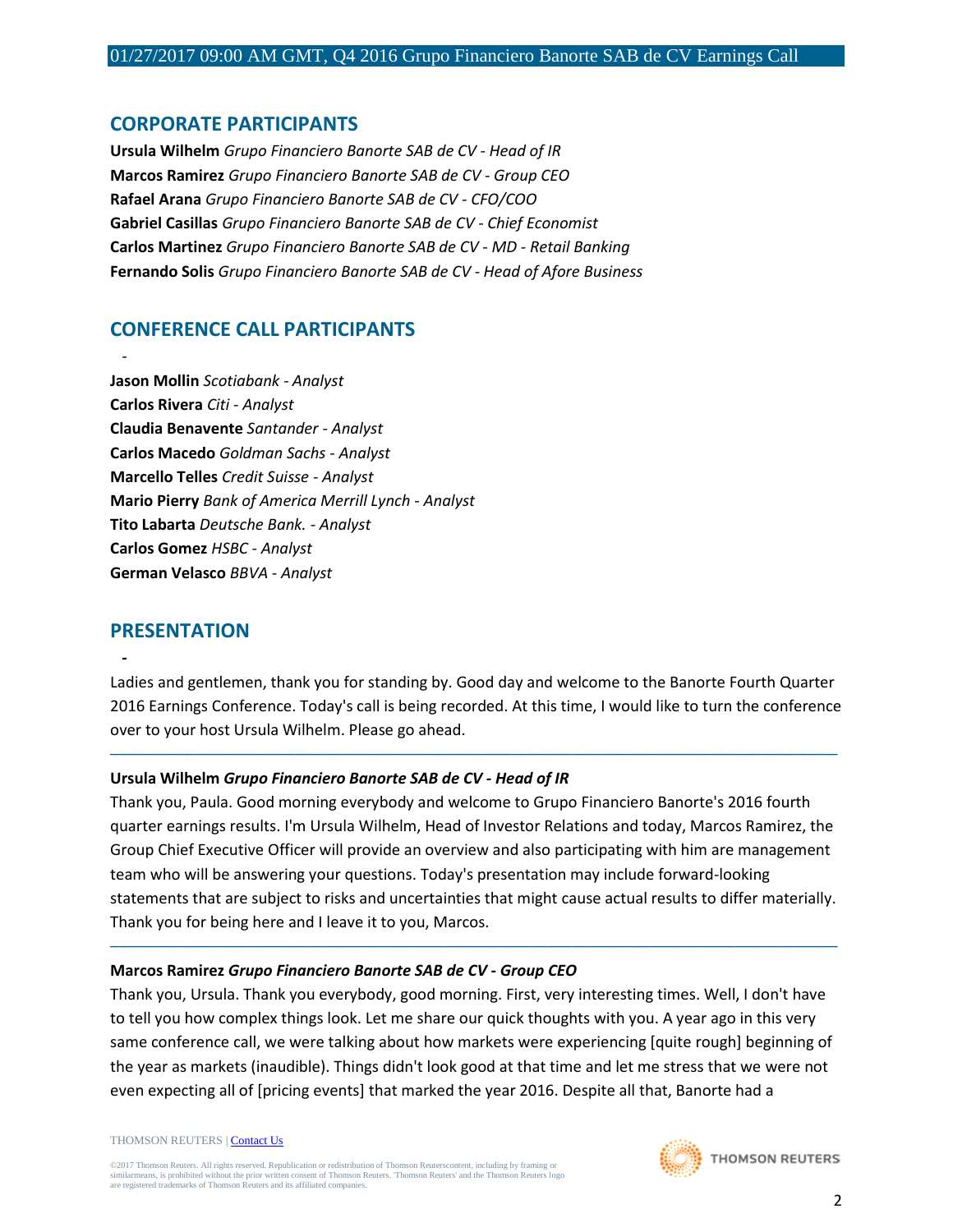wonderful year.

We achieved record results in the fourth quarter. It is the strongest in terms of growth and profitability over the past 10 quarters. 4Q results are also quite solid and they are on track versus our 2020 mediumterm plan. In our view, results clearly show that we have begun to harvest the seeds of this. We got [Watson with the IBM project] and the transformation we have gone through that you have been hearing in the past couple of years.

As you can see in slide two, earnings per share accelerated to MXN1.89; growing 13% for the year on MXN19.3 billion in net profit. Quarterly sequential growth was strong at 5%. Fourth quarter results show a solid evolution on the businesses with a strong sequential growth in the credit book, deposits, and premiums.

The NIM continued to respond to higher interest rates and expanded 8 basis points in the quarter to reach 5%. An extraordinary operational performance in the quarter led us to achieve a lower cost-toincome ratio of 4.9%. The quality of the loan book improved with past due loan ratio moving down 50 basis point to reach a historically low of 1.7%. We are improving our reserves coverage of 142%.

[Full-year] results are similarly strong and I'm happy to inform to our shareholders that they are within the guidance target that we determined for the year. Total loan growth [changing] nicely at 14%, with consumer loans growing stronger at a rate of 17% with healthy performance. The NIM was 4.9%, up 39 basis points versus the year 2015 supported by loan growth, a better mix, controlled funding cost, and market [less rate growth]. The efficiency ratio declined further to 45.3%, 260 basis points less than in the year 2015 as a result of 12% growth in revenues and only 6% growth in expenses.

The annual cost of risk was 2.4% on the average loan book influenced mainly by the expansion in the overall credit book. ROA expanded 10 basis points during the year to 1.6%. Subsidiaries also achieved excellent results. The Bank posted 13% higher earnings. Insurance net income was MXN2.6 billion, 19% above last year. The [insurance posted MXN561 million in profit, 39% higher and finally, Afore's net income was MXN2.5 billion]. Overall results, they speak for themselves. You can see the result on the conference call presentation that you have.

Now, I want to move to our outlook for the year 2017. There is no doubt that the environment in Mexico changed after the US elections. Uncertainty prevails in the environment as there is a little clarity of the agenda of the new government in the US particularly towards Mexico. The macroeconomic outlook is indeed more challenging particularly as inflationary pressures are growing. The currency continues to weaken and interest rate has not only been weak, weaker than expected, but would likely further increase this year.

[Most economies have got GDP growth] estimate for the Mexican economy in the year 2017. Our growth estimate stands at 1.1%. In fact, we are among the most conservative in this sense. Our inflation estimate is at 5.7%, but we see prices adjusting for the depreciation of the currency and higher gasoline

#### THOMSON REUTERS [| Contact Us](http://financial.thomsonreuters.com/en/contact-us.html)

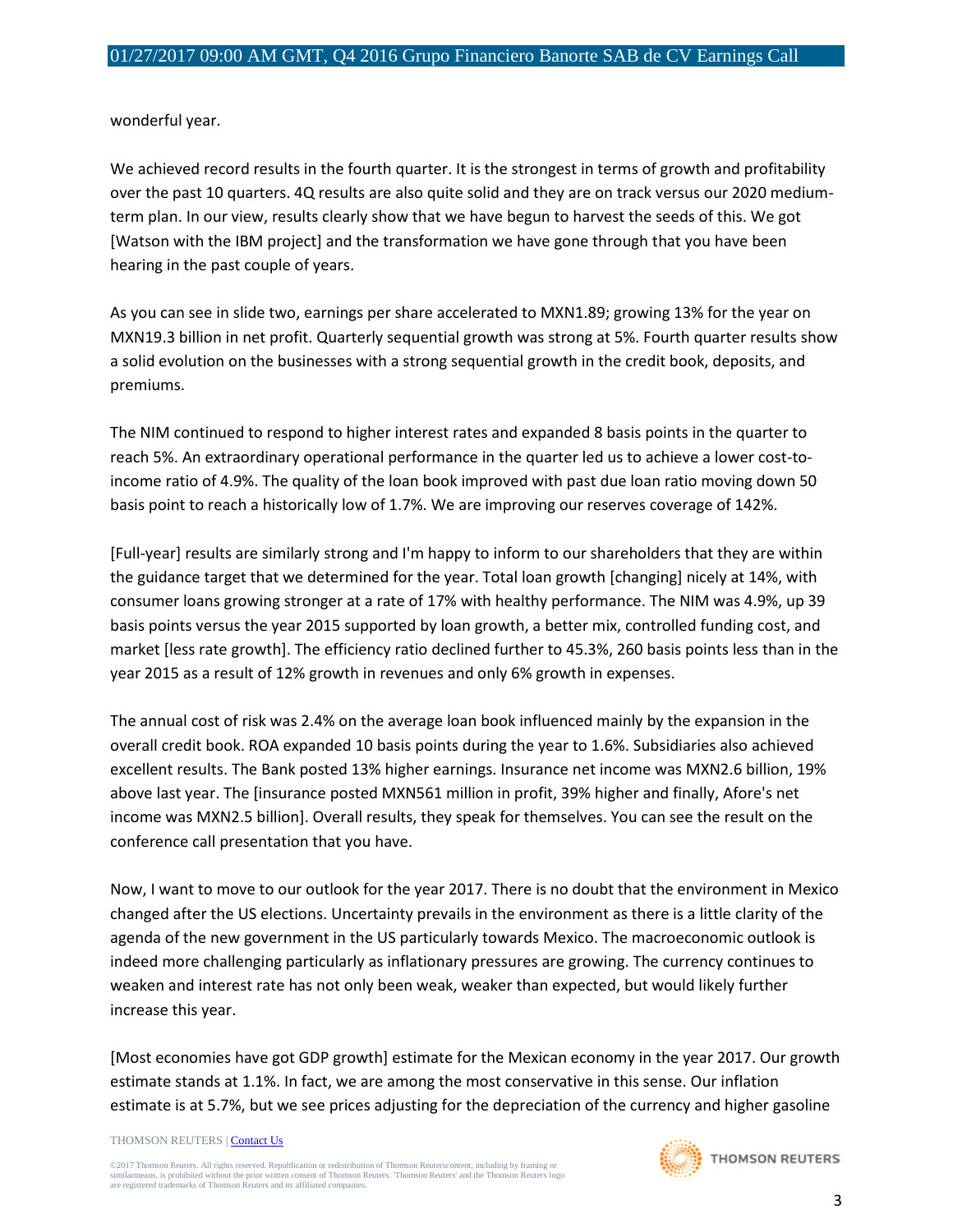prices. I want to highlight that we are [acting no recession] here, but a deceleration due to the uncertainties stemming from the potential policies that the US administration might implement.

Nevertheless, Banorte is in a privileged position to expand in this more challenging environment. The financial group enjoys healthy finances, a strong capital position, low and manageable foreign currency exposure, a diverse business architecture, and a solid franchise that supports a stable deposit base. Investments made in state-of-the-art technological platform and distribution network will continue to support efficiency gains while our customer base is large and underdeveloped in some segments.

The key driver is to be diligent and proactive in managing the loan portfolio. To maintain healthy asset quality metrics, we have set reasonable loan growth targets all across the credit book. We will continue growing deposits to control our funding cost. We expect the insurance company to continue performing well and maintaining double-digit growth.

Our 2020 strategic plan remains unchanged and we continue to pursue improvements in our retail banking business that should result in [better cross-sell] numbers and higher profitability per customer. Now, I will turn the microphone to Rafael Arana to provide you more details on our guidance for the target for the year 2017. Go ahead, Rafael, yes.

─────────────────────────────────────────────────────────────────────────────────────

#### **Rafael Arana** *Grupo Financiero Banorte SAB de CV - CFO/COO*

Thank you, Marcos and good morning to everyone. Just as we do at the beginning of every year, I want to give you our expected performance targets for 2017. Please turn to page eight of the conference call presentation. Overall, we expect the loan book to grow between 9% to 11% in 2017 with the consumer book growing between 12% and 13%.

As Marcos mentioned, the focus is to grow with quality and control risk, therefore we would concentrate origination efforts on our existing customers. We know them and we have good information and channel new origination through pre-approved loans. Our loan estimates rely less on GDP growth and are based more on the dynamics that we see with our [growing] customer base on the consumer and commercial segment.

Grupo Financiero Banorte net income should be between MXN22 billion and MXN23 billion based on a margin expansion of 20 basis points to 30 basis points. Fee growth of between 10% to 12%, cost of risk of 2.5% to 2.9% of average loans and control expenses only growing in the range of 6% to 7.5%.

The cost-to-income ratio should continue trending downward as we benefit from newly released multichannel architecture and therefore we expect to lower consumer credit origination cost. We expect this ratio to hover between 43% and 45%. Earnings for the insurance company should grow around 18% as we continue to tap the Bank's client base. Our estimated ROE target for the year ranges between 14.8% to 16%, not only improved by larger earnings, but also from our capital management plan for the year. Please note that for this guidance, we have assumed an average of only [50 basis points increase] in the policy rate for the full-year. With this, we conclude our remarks and now we open the microphone to

#### THOMSON REUTERS [| Contact Us](http://financial.thomsonreuters.com/en/contact-us.html)

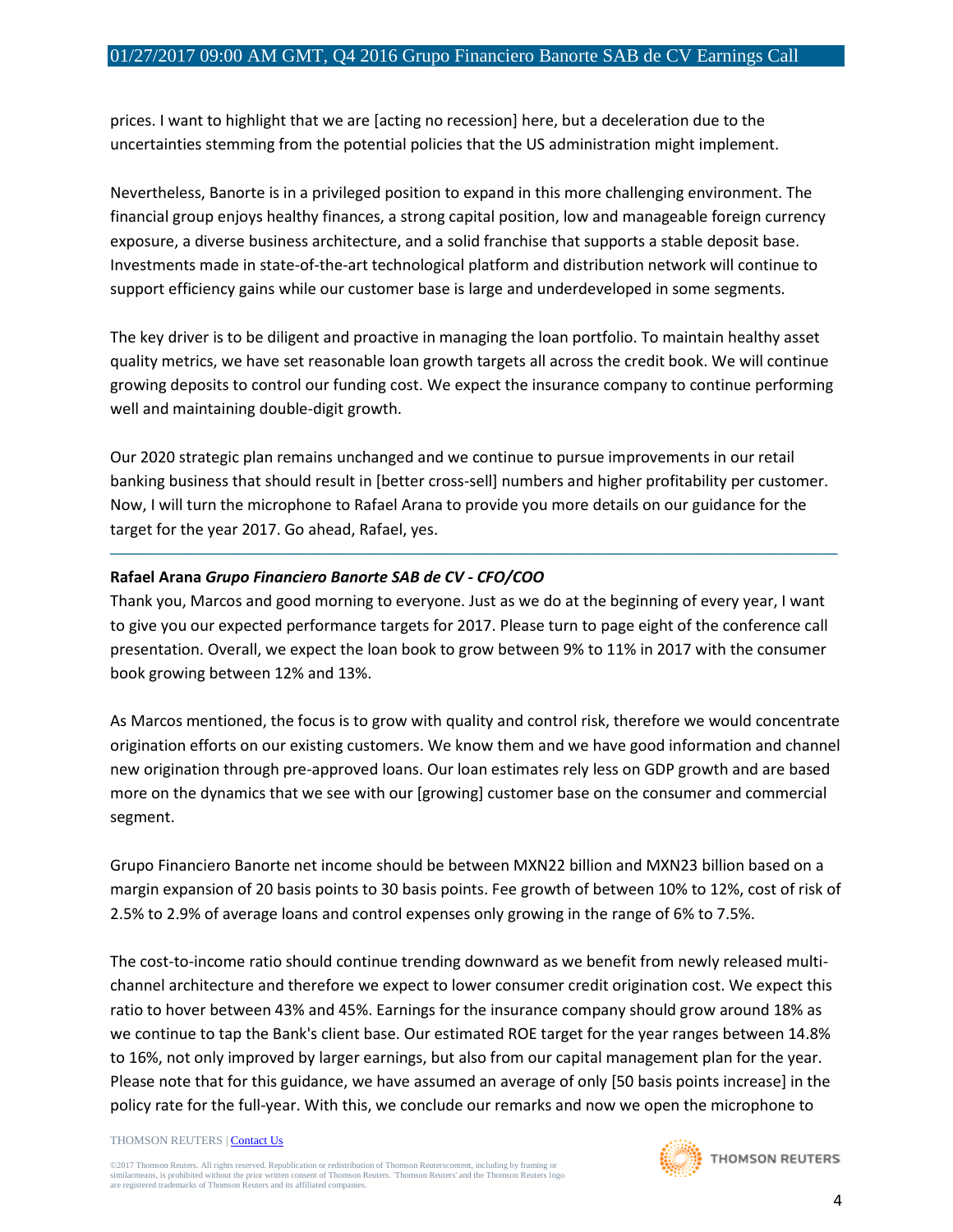─────────────────────────────────────────────────────────────────────────────────────

─────────────────────────────────────────────────────────────────────────────────────

questions.

*-*

# **QUESTIONS AND ANSWERS**

(Operator Instructions) Jason Mollin, Scotiabank.

#### **Jason Mollin** *Scotiabank - Analyst*

I'd like to better understand the Group's earnings and book value sensitivity to interest rates. Specifically, management has talked about in the past 100 basis point increase in the policy rate adding [about MXN120] in net interest income over a one-year period. My first question is about the sensitivity of book value to changes in market interest rates through losses on the mark-to-market of securities classified as available for sale. In the quarter, we saw the Group book a MXN2.5 billion loss through equity not taking into consideration the INB accounting for its holdings of available for sale. The benchmark rate was up, I guess you could say during the quarter 150 basis points. How should we think about that, that upfront loss is going to take a year and a half to make to earn back the mark-to-market losses with net interest income?

My second question is about the INB transaction and putting this in available for sale at so-called market value. If you can talk about that market value and how it was calculated and the -- there was a loss of I guess its [MXN3.7 billion] book-to-equity. Overall, your equity fell in the quarter, so I'm just trying to understand, how we should expect this to move going forward? If there were in fact the sale of INB for the market price I'm imagining there would be no impact on the book value. Thanks.

─────────────────────────────────────────────────────────────────────────────────────

#### **Marcos Ramirez** *Grupo Financiero Banorte SAB de CV - Group CEO*

Thank you, Jason. I will address these two questions to Mr. Arana. They are not so easy to -- so maybe we can start with INB and then the other one.

─────────────────────────────────────────────────────────────────────────────────────

#### **Rafael Arana** *Grupo Financiero Banorte SAB de CV - CFO/COO*

Thank you, Jason. (technical difficulty) it's now the goodwill that has been removed from the INB and now that we (inaudible) on at Grupo Financiero and we make a provision for capital at the Group level plus \$200 million. The INB will be -- we cannot disclose the final price but will be above book value. So basically what we are removing from INB is the goodwill and booking [that over to] Grupo Financiero and we will be really managing at the equity base as you said. That number should be ranging around \$200 million with no impact on the net income results for the Bank.

On what you said about the available for sales and the valuation issues, yes, there has been a lot of valuation to the -- as you may say not just on the -- in every part of the book, we have now concentrated and managed that. I think that part is over. The worst one was November. We mostly recuperate that through the month of December, but everything that is related to valuations and related to market value in some of the positions that we have were affected during that process, some of them are regaining

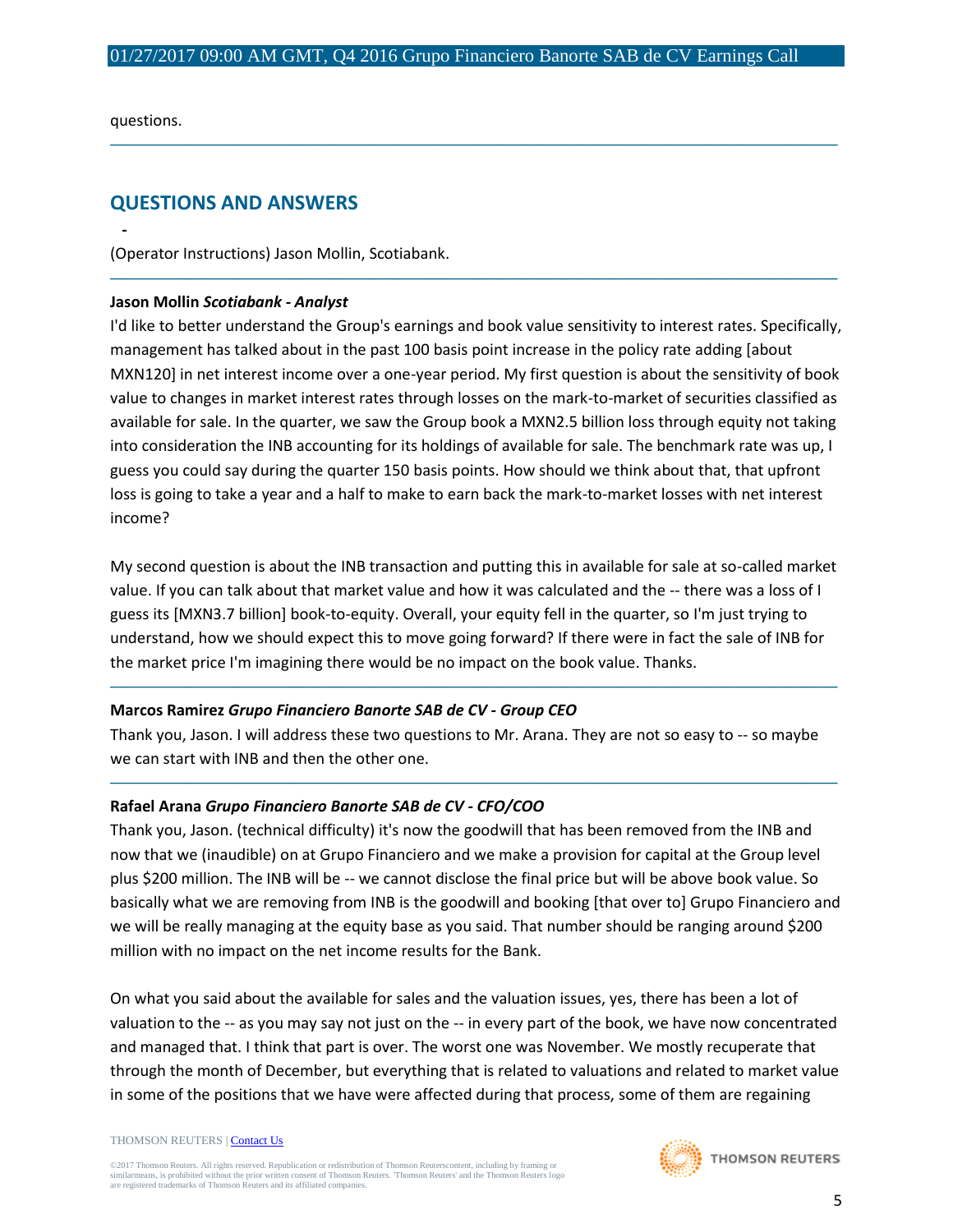again the value. So we expect that to be recovered through the year if things doesn't go -- if the dollar (inaudible). Besides that, I don't think we have increased, as you will see in the numbers, we haven't increased our positions in available for sales or hold to maturity during November.

That's why mainly we reported a loss of MXN175 million on the trading book because we didn't move anything to hold to maturity and we didn't play with the book at all. We mark it to market and take the loss on November. So what you see mainly on that part as you mentioned is valuations that happened through the month -- through the last quarter or through the year related to mainly the dollar value, dollar valuation and derivatives that we have on the [positions] and so on of the mark-to-market targets that we have on the book.

─────────────────────────────────────────────────────────────────────────────────────

#### **Jason Mollin** *Scotiabank - Analyst*

So it wasn't Rafael, so if we shouldn't think about this as, I mean, one way to think about it, I guess you're saying it was dollar rather than rate, but I'm just thinking if rates go up another 100 basis points, what does that do to your securities and available for sale and will that -- could we see a loss of this magnitude if we have another [100 or 150 or more hike -- interest rate hike].

─────────────────────────────────────────────────────────────────────────────────────

#### **Rafael Arana** *Grupo Financiero Banorte SAB de CV - CFO/COO*

No. I think as I mentioned there was loss in November and we were very [attentive] on the positions. If you compare ourselves with against the market, you will see that the available for sales and hold to maturity for the books, not other books really grew considerable in that part. So we rather stay with that loss of MXN175 million and stick with the positions and value the position at the market value and continue to be very defensive on the trading business.

We don't expect a severe loss of MXN175 million even though we know the interest rates will continue to go up. So I think we are very well positioned now on the trading book [and the sensitive] position and we will start getting the benefit of the [carried] of some of the positions that we have on the short-term basis. So now we don't anticipate any -- to be honest, any concern about our positions related to interest rates on the trading books in the coming months.

As you know, last year, we guided [at MXN700 million], what's going to be the usual rate of growth of the earnings book -- for the trading book on a quarterly basis. This year, we are even lowering that a little bit more, [MXN650 million] because of this defensive view on the positions, but what we are getting and we received already in January and in December is that inflation-related bonds that we have on our positions as I said in any market value, any mark-to-market positions that we had. So unfortunately inflation is rising, the good thing about our positions is that everything that is related to inflation is rising pretty fast.

─────────────────────────────────────────────────────────────────────────────────────

#### **Marcos Ramirez** *Grupo Financiero Banorte SAB de CV - Group CEO*

Jason, we have the trading position and everything is mark-to-market there and we are expecting as everybody knows that the rates will go higher. In the ALCO position, the ALCO is covering [less than it should protect], so if you -- we know that the rates will go up and so we will make money somehow

THOMSON REUTERS [| Contact Us](http://financial.thomsonreuters.com/en/contact-us.html)

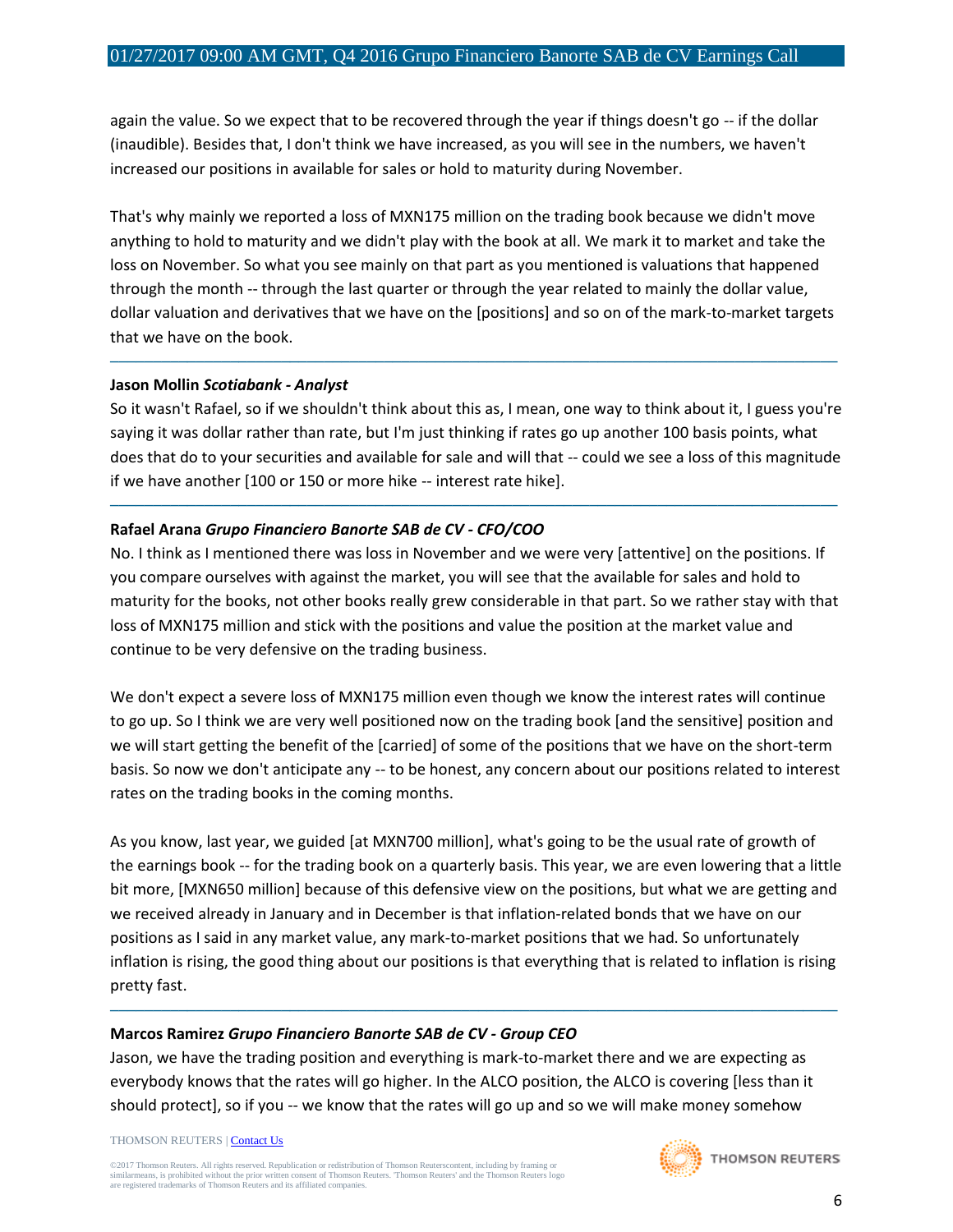there. So everything is good news regarding the increase [in rate now] as long as it doesn't hurt the payment of the clients, but over machinery, they increase the rate is [better in all the boxes] that we have in the bank.

#### **Jason Mollin** *Scotiabank - Analyst*

That's great. Rafael, you mentioned that the goodwill -- you're reflecting the goodwill from the INB acquisition, we saw goodwill and intangibles decline from MXN28 billion I think in the third quarter to [MXN26.5 billion]. So, is that reflecting what's left in that [20] is that taking out the INB, and what's left in those intangibles and --

─────────────────────────────────────────────────────────────────────────────────────

─────────────────────────────────────────────────────────────────────────────────────

#### **Rafael Arana** *Grupo Financiero Banorte SAB de CV - CFO/COO*

No, that's part of it but also, as you see on a recurrent basis you have to adjust the value of the goodwill that you have on every position of the bank, like the branding procedures and everything. So it's a mix of things that we really put on that. As you know, we don't amortize the goodwill in Mexico but we do value and put on a strict valuation the goodwill to see if there is any mutual value on that and sometimes it is and we have to reflect that, but it's not just the INB. If you follow that account on a continued basis, you will see that account sometimes [goes well, not on a big numbers this time], if it gets part of the INB, but it's related mainly to the adjustment that we do along the goodwill that we have on the books.

─────────────────────────────────────────────────────────────────────────────────────

─────────────────────────────────────────────────────────────────────────────────────

Carlos Rivera, Citi.

*-*

#### **Carlos Rivera** *Citi - Analyst*

My first question is, I'm just trying to reconcile the forecast for GDP growth as you have it, it's probably one of the lowest in the Street with a net income guidance which is calling for 14% to 19% growth which would imply a year 2017 better than the growth that you had in 2016. So just if you could elaborate a little bit on the factors that make you feel comfortable with these forecasts? And my second question would be related to the -- for the business, just if you could comment a little bit about the prospects for growth? In 2016, we saw growth, but it was probably below what we have seen in the past. So if you could comment a little bit on the trends there, would be great. Thank you very much.

─────────────────────────────────────────────────────────────────────────────────────

─────────────────────────────────────────────────────────────────────────────────────

#### **Marcos Ramirez** *Grupo Financiero Banorte SAB de CV - Group CEO*

Thank you, Carlos. The reconciliation in the numbers, Rafael Arana is going to (multiple speakers).

## **Rafael Arana** *Grupo Financiero Banorte SAB de CV - CFO/COO*

In the exchange data, if you look at the end of the year that we -- if you project the end of the year, you will see a 14% rate growth for the loan book, but that was a very extraordinary agenda and as you saw also the numbers for the credit losses and everything [whereas there are] really in the right track. For this year, what we are doing is basically concentrate on our books and our pre-authorized and authorized clients. So we don't need to push the needle to really push into the open market the growth in the loan book. We see exceptional numbers in growth in mortgages and also in the car loans and also part on the payroll loans. Corporate, they had an extraordinary year, [which ended commercial].

#### THOMSON REUTERS [| Contact Us](http://financial.thomsonreuters.com/en/contact-us.html)

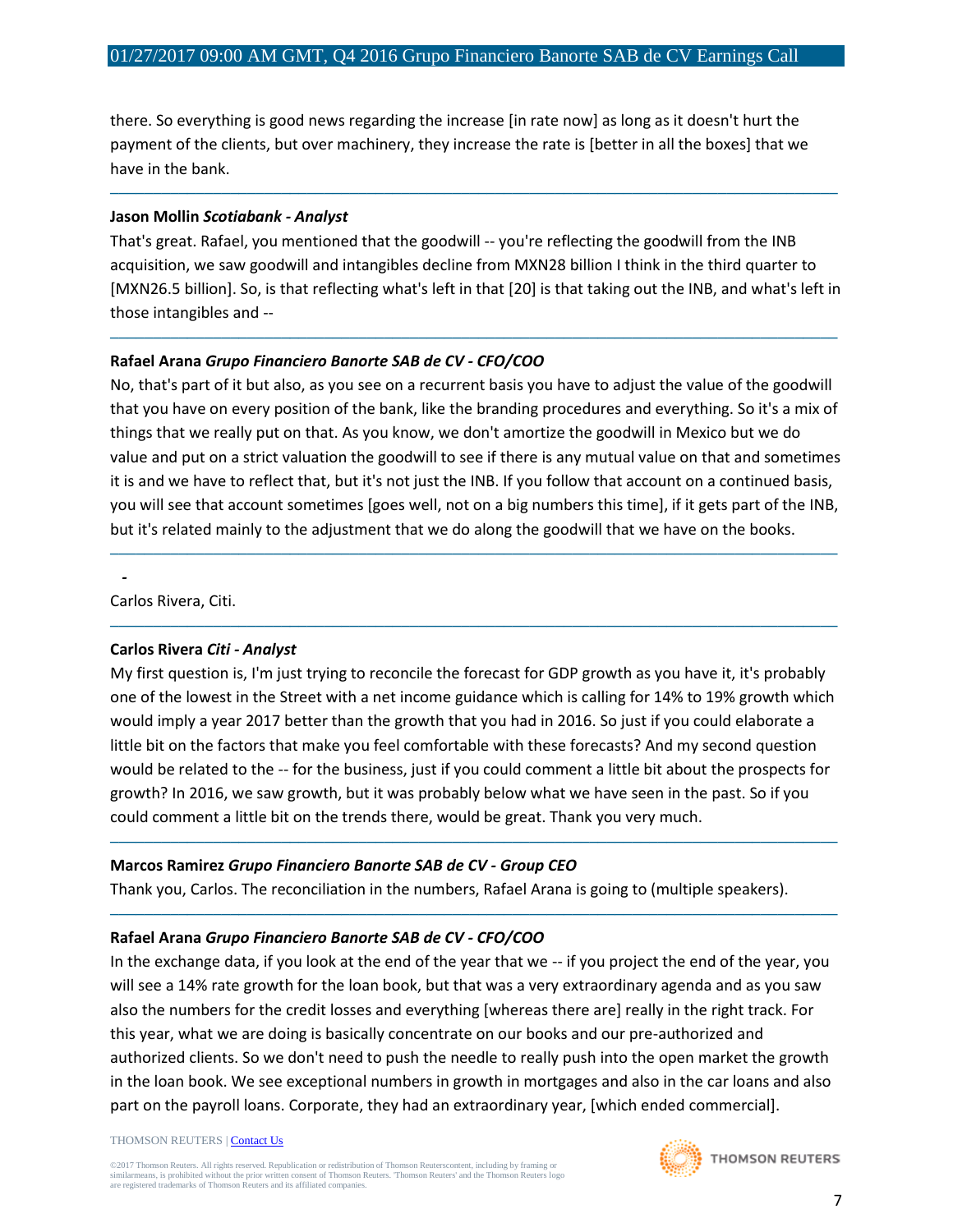This year we already -- I think we have a strong pipeline with clients that we know and if you do the numbers, you will need to push aggressively into the loan book because the benefit of the interest rate has [offset by 5] -- it seems to be a lot of growth in the book. If the situation changes and we see a much more positive environment with the clients that we want to think we have positions with them, we will do so, but at this point in time we are very confident that with this loan growth, we can keep the cost of risk at a very reasonable level, have a very good growth in the earnings of the bank at a very healthy pace and the most important issue is that we will continue to serve the clients that we know and we know exactly the kind of people they are.

And in the consumer, we are moving basically to authorize and pre-authorize clients. So maybe the number looks a little bit on the low side, but when you will see the profitability of that number compared to a much aggressive number, when we go to the open market, which is a much better way to grow. Now, I pass the authority to -- if there is no other question, I would pass this to Fernando, the head of the Afore business.

─────────────────────────────────────────────────────────────────────────────────────

#### **Fernando Solis** *Grupo Financiero Banorte SAB de CV - Head of Afore Business*

With respect to the Afore, the guidance is quite conservative. We do not expect a very large increase in the net earnings due to the following reasons. First of all, as you know, we have closer relation in terms of pricing. This year we are going to reduce the commissions by 1 basis point. The other thing is that due to the fact that the reserve portfolio that we have which [we invest in long-term bonds and some other stocks and car loan], the increase in rates that we're expecting and we're expecting higher increase than before. So those will -- since you know we marked value of the assets under management. So we're very conservative in terms of how much income we're going to be getting from managing those assets. So on income side, that's our outlook.

Now with respect to the cost side, we are also experiencing higher commercial costs due to the regulation. We have (inaudible) and so on and so forth and besides that we also increased the number of the sales force because we have been experiencing some loss in our market share. So we're investing in putting more sales forces in the weakness. So we were also seeing some pressure on the cost side.

So I will just summarize by saying that, we have been saying for long time that our Afore business being the largest in the market, generally we are the largest Afore in the country and it's a mature asset. So we're getting stable net earnings, stable cash flows, but we do not expect to pursue in this business rate of growth that we do in insurance or in the annuity business.

─────────────────────────────────────────────────────────────────────────────────────

#### **Gabriel Casillas** *Grupo Financiero Banorte SAB de CV - Chief Economist*

Hi. This is Gabriel Casillas, Chief Economist. I would like to ask you what Rafael was saying, Carlos. I think, if you want to see why a 1.1% real GDP growth rate can be linked to our forecast on the leverage because of four things. Number one, a nominal GDP multiple. As you know, we're projecting of course lower growth on the real side, we're projecting higher inflation.

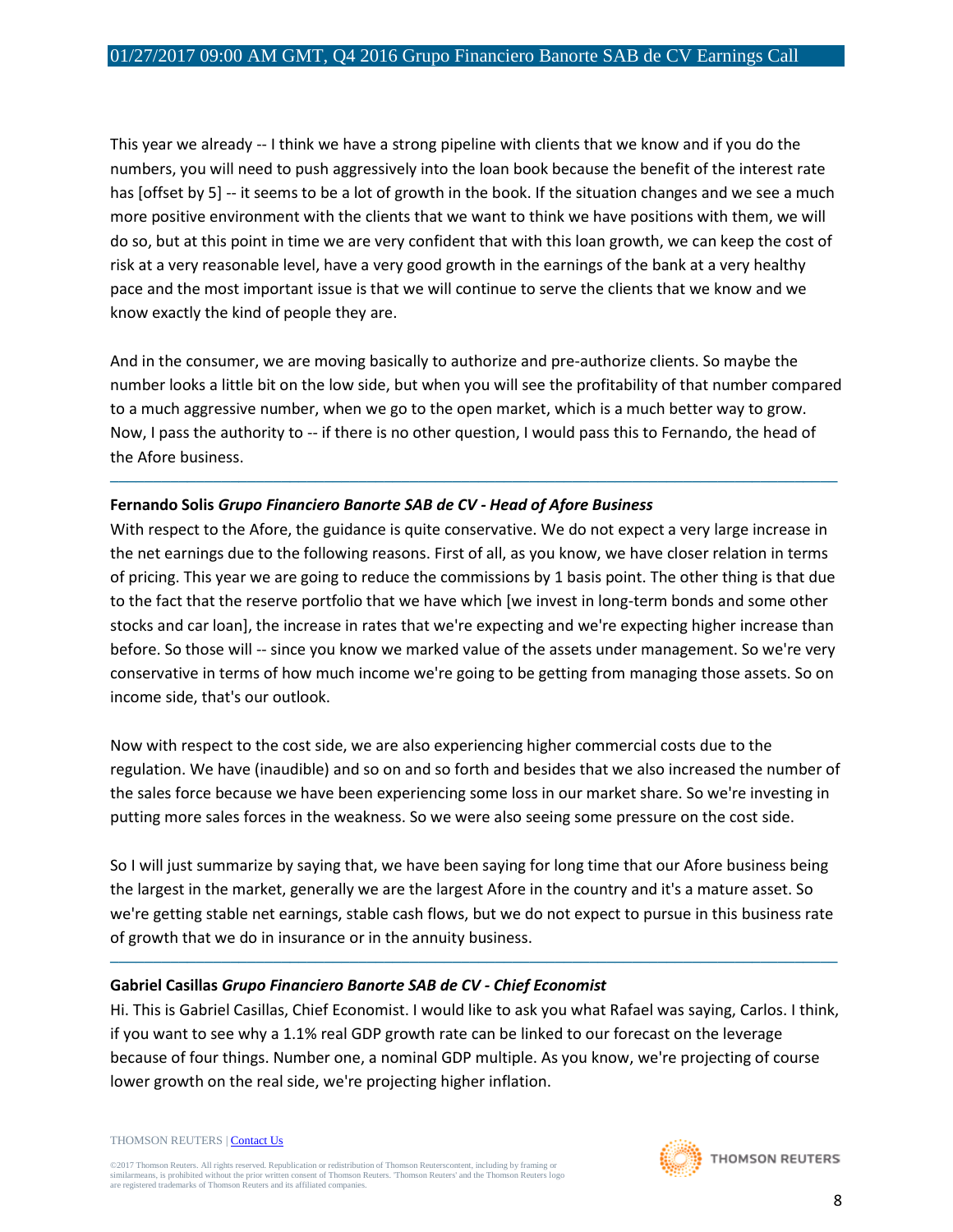So actually, our nominal GDP forecast for this year actually remains unchanged, [over 6% growth once again] because of combination and in this case, as you know a nominal credit growth GDP -- a nominal GDP multiple has been (inaudible). Number two, we have had a very good dynamic from formal employment and as you know former employment, we have targets that -- and since Labor Market Reform that was approved in 2012.

The formal employment has been growing at a higher pace and we have GDP. Actually last year it was more than twice GDP growth, so we are also counting on that and we don't (inaudible) Marcos was saying at the beginning of the call, we're not expecting negative growth rate, we are not expecting unemployment, we are just expecting things to grow at a slower pace because of these uncertainties. So number three, the components of GDP 1.1% is quite different from the one, four or five years ago and we will grew around the same pace. In all, the 1.1% growth rate, [0.6% strict expense] will be mainly due to domestic markets. And number four, interest rate, as Marcos said in the beginning of the call. interest rates continue to be very low despite all the hikes that the Central Bank of Mexico has done. So that's only [where given far from the mutual rate, here the mutual rates will be around 8%, so that's when around 8%] you could start see some restrictions, (inaudible) our conservative growth forecast is our loan growth forecast.

─────────────────────────────────────────────────────────────────────────────────────

─────────────────────────────────────────────────────────────────────────────────────

Claudia Benavente, Santander.

*-*

#### **Claudia Benavente** *Santander - Analyst*

I have three questions please. The first one is like it's regarding net interest margins. Since guidance for NIM expansion is a little bit conservative considering the average increase on interest rate is higher in 2017 versus 2016. Should we expect competition in the consumer business to continue during this year, which has translated into lower charter rates in almost all consumer segments? My second question is if the upper-end of the ROE guidance incorporate the sale of INB? And my third question is does the guided increase in cost of risk include a deterioration in asset quality or an asset mix change and that's it.

─────────────────────────────────────────────────────────────────────────────────────

─────────────────────────────────────────────────────────────────────────────────────

─────────────────────────────────────────────────────────────────────────────────────

─────────────────────────────────────────────────────────────────────────────────────

─────────────────────────────────────────────────────────────────────────────────────

#### **Marcos Ramirez** *Grupo Financiero Banorte SAB de CV - Group CEO*

Thank you, Claudia. Maybe Rafael can help with NIM and ROE.

**Rafael Arana** *Grupo Financiero Banorte SAB de CV - CFO/COO*

Claudia, could you repeat the first one. I was not very --

#### **Marcos Ramirez** *Grupo Financiero Banorte SAB de CV - Group CEO* Guidance and the --

**Rafael Arana** *Grupo Financiero Banorte SAB de CV - CFO/COO* The guidance on the consumer?

**Marcos Ramirez** *Grupo Financiero Banorte SAB de CV - Group CEO*

THOMSON REUTERS [| Contact Us](http://financial.thomsonreuters.com/en/contact-us.html)

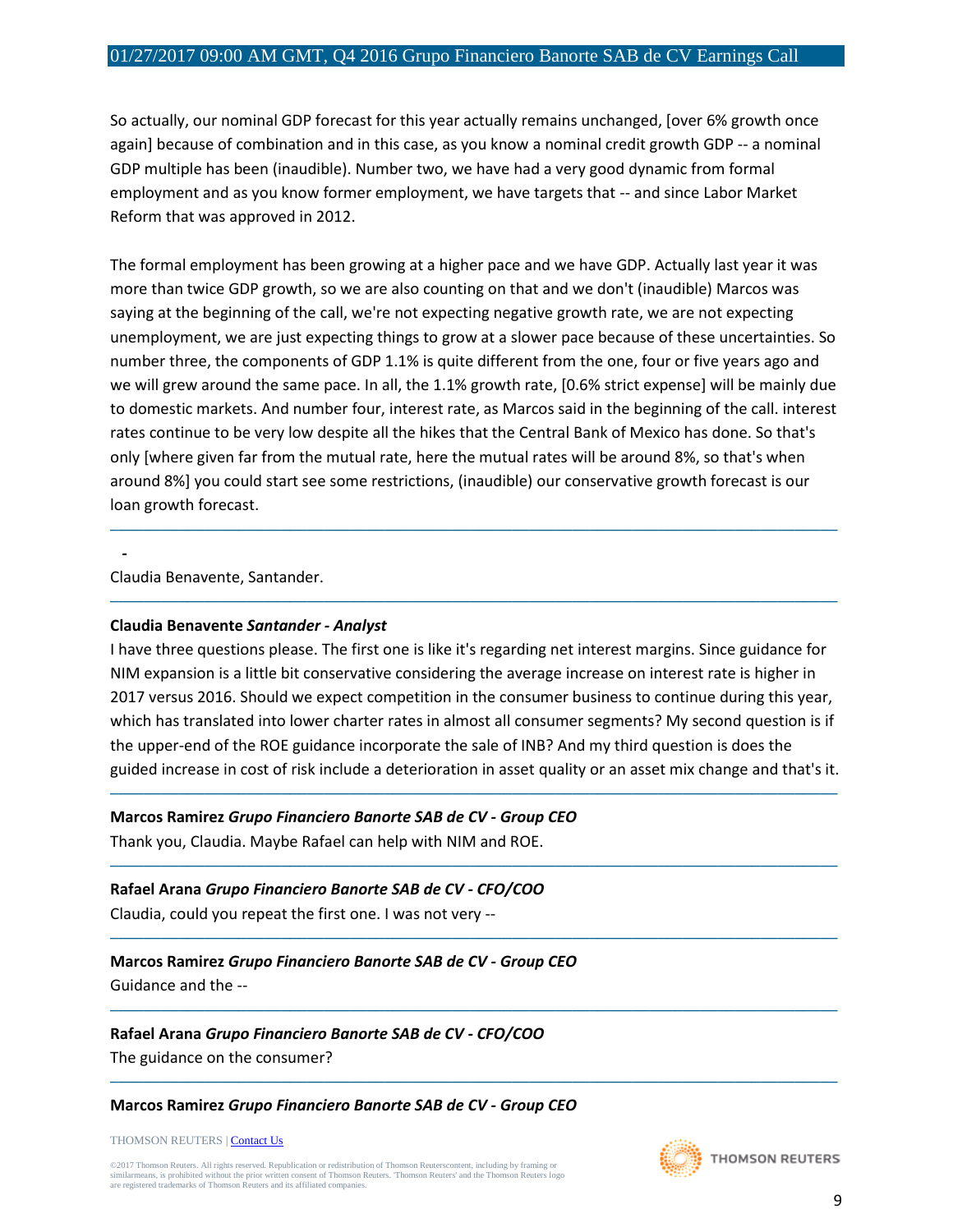It looks conservative to Claudia?

#### **Claudia Benavente** *Santander - Analyst*

Seems a little bit conservative because I've been looking to the pattern of the [charged] interest rates on the different consumer segments and since they have been more competitive like all the different banks have been decreasing a little bit the rates charged on the different consumer businesses. So I was wondering if you're expecting that competition to continue throughout this year and that's why you're being a little bit conservative on NIM expansion considering the average increase in interest rate is higher this year compared to last year.

─────────────────────────────────────────────────────────────────────────────────────

─────────────────────────────────────────────────────────────────────────────────────

#### **Rafael Arana** *Grupo Financiero Banorte SAB de CV - CFO/COO*

Yes, thank you Claudia. I think the key element that you mentioned is not that we are conservative or not, but we want to be much more productive in the way we address the decline in the credit lines and you have all the information about your clients and you have the information about the trade view and [new clients and the trade view and your clients with other banks and things]. You can really do on a one-to-one basis provide the right pricing and the right product for those clients. So there has been always the belief that if you grow the loan book at a really rapid basis 14%,15%, that's equivalent to better margins and better net income for that -- and that has not been the case especially when the interest rate start to rise and people start getting conservative about it. I think you have to manage your client base on a one-to-one basis and only do business with clients that you understand those clients, as you know about the expected losses of those clients will be lower. If not, you will end up behaving in the same way when the interest rates were low.

Now with all the information that we have on the analytics, we can really experience -- really very conservative loan growth and be very productive with that loan growth. If you do the numbers about increasing the margins on that -- just the basic raise on the rates give you because of the cost of funds and the deposit base and you take care of the book on the lending side, you don't need to [be explosive] on the level of growth, you just have to penetrate your client base, do business with the clients that you know, pre-authorize your queries and really provide the best price based upon the lifetime value that the client can with you. I think you will see a completely different way that Banorte has been competing starting last year and will compete in the same this year.

That's why our numbers in the credit losses and NPLs, all of those have gone down because now we are very basically concentrating on clients and pre-authorized loans and that's why you may be see that we are little shy on the level of growth. It's not that we cannot outpace or increase the level of growth, but at this point in time with the clients that we know, we really reached the numbers that we want in a very secure and a very recurrent basis with this. If there's opportunities in the market, of course we will moving into those opportunities aggressively.

Last year, we saw that Banorte really [recap] the mortgage market again. SMEs were very strong again, car loans and we don't need to really outpace anything, we just need to concentrate on our client base and understand exactly what are the dynamics of those clients and really provide loans to those. Going

#### THOMSON REUTERS [| Contact Us](http://financial.thomsonreuters.com/en/contact-us.html)

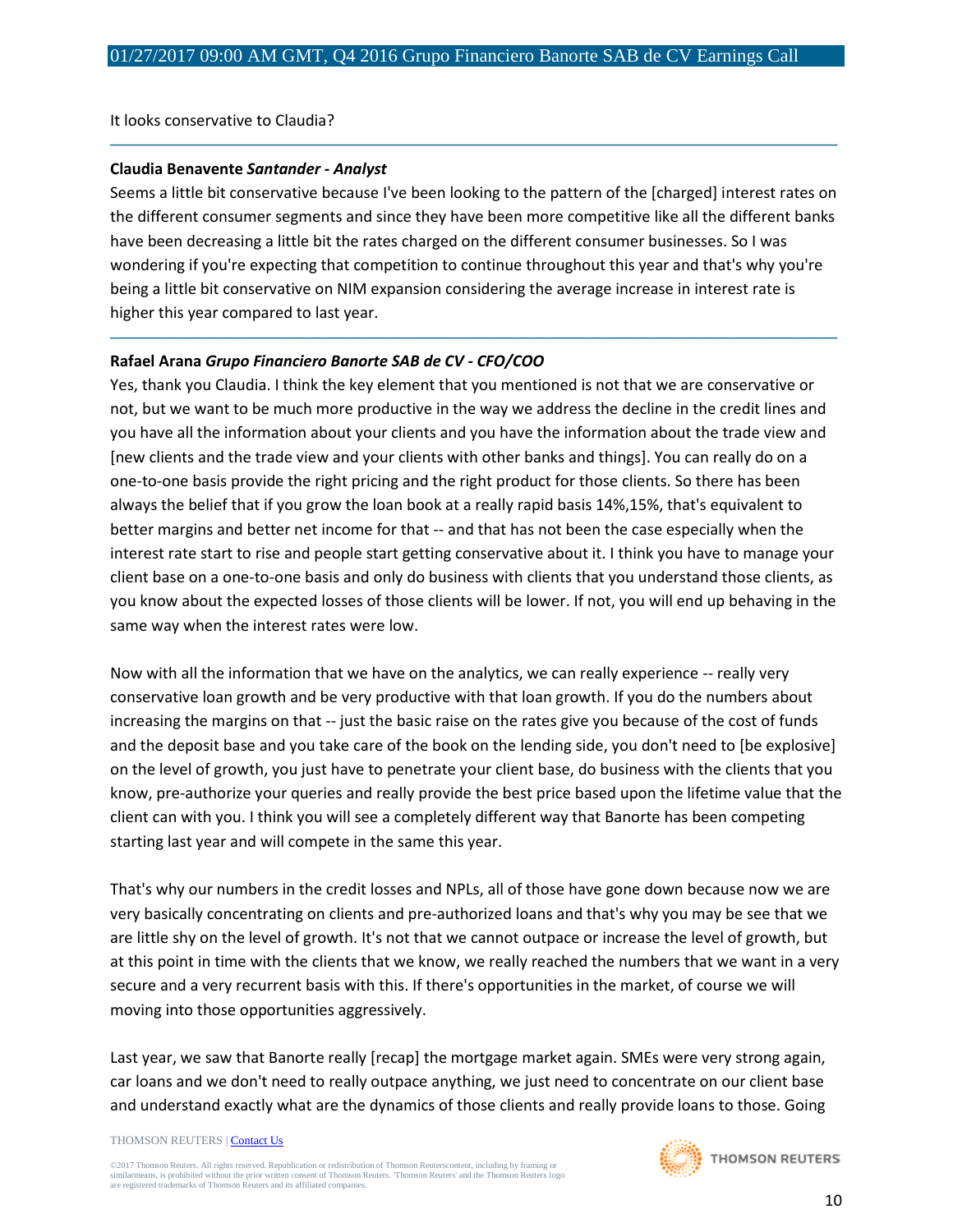to the open market, I think it's not going to be a pretty good story in this year.

#### **Ursula Wilhelm** *Grupo Financiero Banorte SAB de CV - Head of IR*

Claudia, and to your last question, the guidance does not include [peer banking] the US, it's basically for the Mexican operation.

─────────────────────────────────────────────────────────────────────────────────────

─────────────────────────────────────────────────────────────────────────────────────

─────────────────────────────────────────────────────────────────────────────────────

**Claudia Benavente** *Santander - Analyst*

(multiple speakers).

## **Marcos Ramirez** *Grupo Financiero Banorte SAB de CV - Group CEO*

Claudia, you also were concerned about ROE?

#### **Claudia Benavente** *Santander - Analyst*

No, I was wondering if the upper-end of the ROE guidance incorporates the sales of the INB. And the last question was (technical difficulty) includes the deterioration in asset quality or an asset mix change?

─────────────────────────────────────────────────────────────────────────────────────

─────────────────────────────────────────────────────────────────────────────────────

─────────────────────────────────────────────────────────────────────────────────────

## **Ursula Wilhelm** *Grupo Financiero Banorte SAB de CV - Head of IR*

The ROE, the top-end of the guidance, yes, it [incorporates the Bank, its owned].

## **Marcos Ramirez** *Grupo Financiero Banorte SAB de CV - Group CEO*

The changing of the INB and also improving the management of the capital base of the bank. And this is also related to a question that Jason was asking us, you will see that the capital base of the bank will continue to expand in this first quarter of the year. So that will also allow us to manage the capital base in a much more efficient way. And when you take away the INB, if that happens, you have to look at least 60 basis points of [improvement] in the ROE for the business.

─────────────────────────────────────────────────────────────────────────────────────

─────────────────────────────────────────────────────────────────────────────────────

─────────────────────────────────────────────────────────────────────────────────────

─────────────────────────────────────────────────────────────────────────────────────

─────────────────────────────────────────────────────────────────────────────────────

─────────────────────────────────────────────────────────────────────────────────────

#### **Claudia Benavente** *Santander - Analyst*

Okay. So it does not include it and if it the (inaudible) this year, we should add 60 basis points in addition?

#### **Marcos Ramirez** *Grupo Financiero Banorte SAB de CV - Group CEO*

Yes.

#### **Claudia Benavente** *Santander - Analyst*

Great. Thank you and the last --

## **Marcos Ramirez** *Grupo Financiero Banorte SAB de CV - Group CEO*

Then you will reach the topline of the guidance that is the [16%] and little above that, yes.

#### **Claudia Benavente** *Santander - Analyst*

Perfect. And so my last question regarding asset quality?

#### THOMSON REUTERS [| Contact Us](http://financial.thomsonreuters.com/en/contact-us.html)

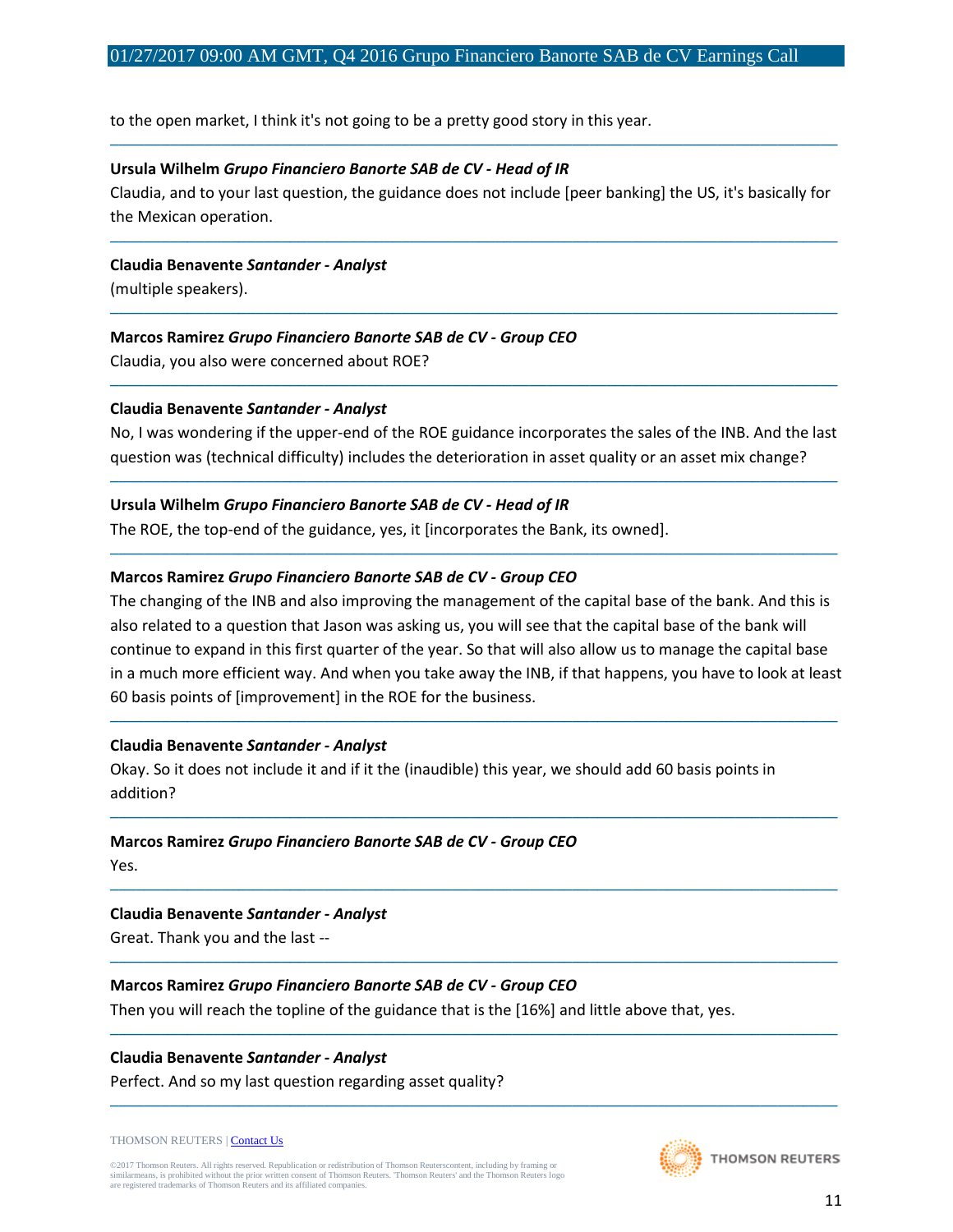#### **Marcos Ramirez** *Grupo Financiero Banorte SAB de CV - Group CEO*

Asset quality, look at the numbers of asset quality, they have been improving consistently because now we are moving more and more [sales horizon of our clients]. That will continue to be a good story. We are very conservative. We like the way we grow and we like the client base that we have. We are happy with the information that the credit bureau is providing and the analytics that we have growing at the branches and the executives. So I think, even if we are increasing the cost of risk, it's because we want to be conservative, not because we see anything on the book. As we mentioned here, the [local rate should be around 8%]. Above that, we will have to see what's going on there. We are not concerned so far.

─────────────────────────────────────────────────────────────────────────────────────

─────────────────────────────────────────────────────────────────────────────────────

Carlos Macedo, Goldman Sachs.

*-*

#### **Carlos Macedo** *Goldman Sachs - Analyst*

Couple of questions for you. First, I just want to go back to Carlos' question and just get a little bit more color on that. Just looking at your guidance, everything is down compared to what you delivered this year or weaker with the exception of efficiency ratio, which would be better, but that's a factor of everything else, but loan growth was weaker, NIMs won't expand as much, expenses will grow more, the cost of risk will be up, tax rate will be in line and yet you're talking about loan as Carlos said your EPS growth in midpoint of the range 16% versus 13% this year.

What do you forecast for what's in the middle there that's not here. Trading you said [MXN650 million] per quarter, which is again is lower than what you guided for this year, but better than what actually was delivered this year. What about fees? Is the INB that big of a factor? Just trying to get an idea here because the numbers don't really seem to add up that well.

Second question and I know it's still very early, but there is a lot of rhetoric going around particularly at this point in time. Could you talk us through a little bit your exposure to exporters, in particular the companies that are exposed to the US given what the rhetoric that's going on in the relationship between the two countries now?

─────────────────────────────────────────────────────────────────────────────────────

#### **Ursula Wilhelm** *Grupo Financiero Banorte SAB de CV - Head of IR*

On the guidance Carlos, these are ranges. It doesn't mean that it is going to be either one of the numbers or the other numbers. So it's a combination. We have room and flexibility to move within expenses, within the growth of the portfolio, within how much [within] consumer. So this is what we are expecting. We said at the beginning, we're not really looking so much into what GDP is going to be, but really to look at what we can do with the existing customer base that we have and this is why we are expecting the loan book to grow between 9% and 11%.

As Rafael mentioned at the beginning in his speech, if that we move forward in the months to come, things do not happen the way that we expect them to be right now, we will make changes if needed and we will communicate them to you, but overall this is the way basically where we see, you know, that the numbers could move during the year. I don't understand what is your concern?

THOMSON REUTERS [| Contact Us](http://financial.thomsonreuters.com/en/contact-us.html)

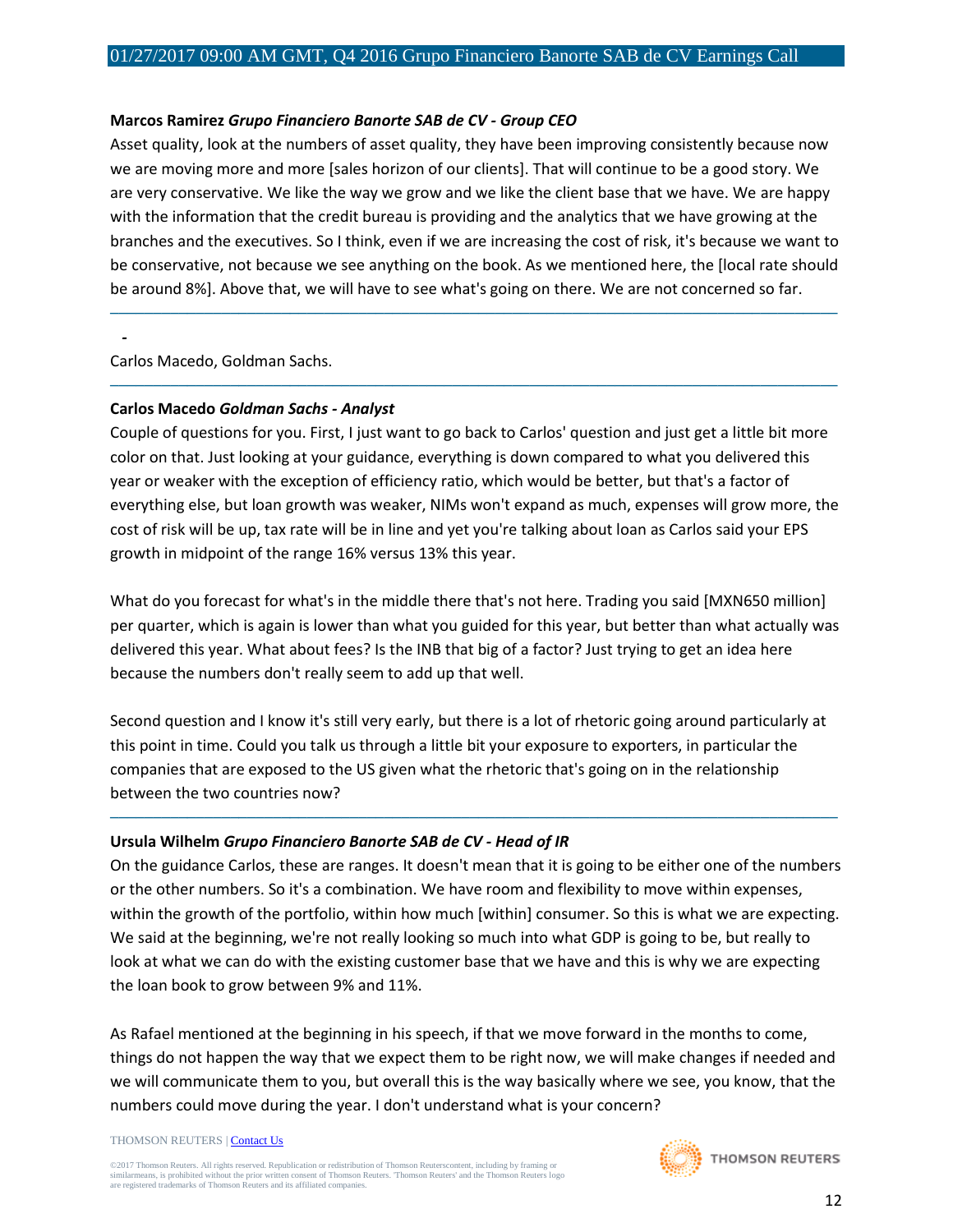#### **Carlos Macedo** *Goldman Sachs - Analyst*

It's not a concern. I'm not commenting on the actual guidance that you provided for each line. I think that you have your budget and all that. It just seems that you're forecasting each line to be weaker than it was in 2016 and yet you are forecasting or you are guiding for stronger EPS growth and that's what -- it doesn't really add up in my mind. I'm just trying to find maybe something that's not in the guidance like fee growth will kind of bridge the gap.

─────────────────────────────────────────────────────────────────────────────────────

#### **Ursula Wilhelm** *Grupo Financiero Banorte SAB de CV - Head of IR*

Yes. Like we said, fee growth we are expecting it to be around 10% to 12%. We also expect the earnings of the insurance companies to continue growing double-digit, same thing as the pension company. So all of these things together will support earnings growth.

─────────────────────────────────────────────────────────────────────────────────────

─────────────────────────────────────────────────────────────────────────────────────

#### **Marcos Ramirez** *Grupo Financiero Banorte SAB de CV - Group CEO*

And Carlos, let me just guide you because I understand your concerns, but let me guide you through some issues. If you look at the numbers on the new range of the guidance, you were looking at EPS growth of 16%. ROE will be expand close to 140 basis points of [ROE]. I mean those are very, very strong numbers that are basically on the efficiency and the operational capabilities of the bank.

If you add 140 basis points to the ROE [include EPS growth of 16%] then if you do the combination of the guidance, you are really reaching an outstanding number for the bank in an environment that is -- it will be uncertain to say the least. Expenses continue to be extremely under control and you are reaching numbers on the efficiency ratio close to 43% because we've guided 45%, inflation [explode to 12%], but if inflation continue in the ranges that we think that is going to be from 6% to 7.5%, maybe we will get in the efficiency ratio around the 43% number.

That is really outstanding that we have been providing close to 150 basis points net on a year-to-year basis, so, EPS grown 16%, ROE grown to 140 basis points more, cost to income ratio going back again to the 43%. And it would be each year for us to be very, very [judge] because of the number for the full quarter, but I think we are reaching a point at the bank that we can really concentrate on where the value is and not waste money chasing clients or chasing market share, then we can really provide a lot of value to shareholders, really concentrate it on the value that we have generated with our customer base and with all the analytics that we have been provided for the sales people to really target the clients that we want, but I don't think that -- it could look a little bit on the conservative basis, but if you go deep on the numbers, annual ROE growth, EPS growth, cost-income ratio growth and -- it's really, I would say, I don't think are conservative numbers to be honest.

#### **Ursula Wilhelm** *Grupo Financiero Banorte SAB de CV - Head of IR*

And then the net interest income, seems it's been growing above the loan book and this should be related to interest rates and this is something that we expect to see flowing through this year through the P&L of the Group.

─────────────────────────────────────────────────────────────────────────────────────

─────────────────────────────────────────────────────────────────────────────────────

```
THOMSON REUTERS | Contact Us
```
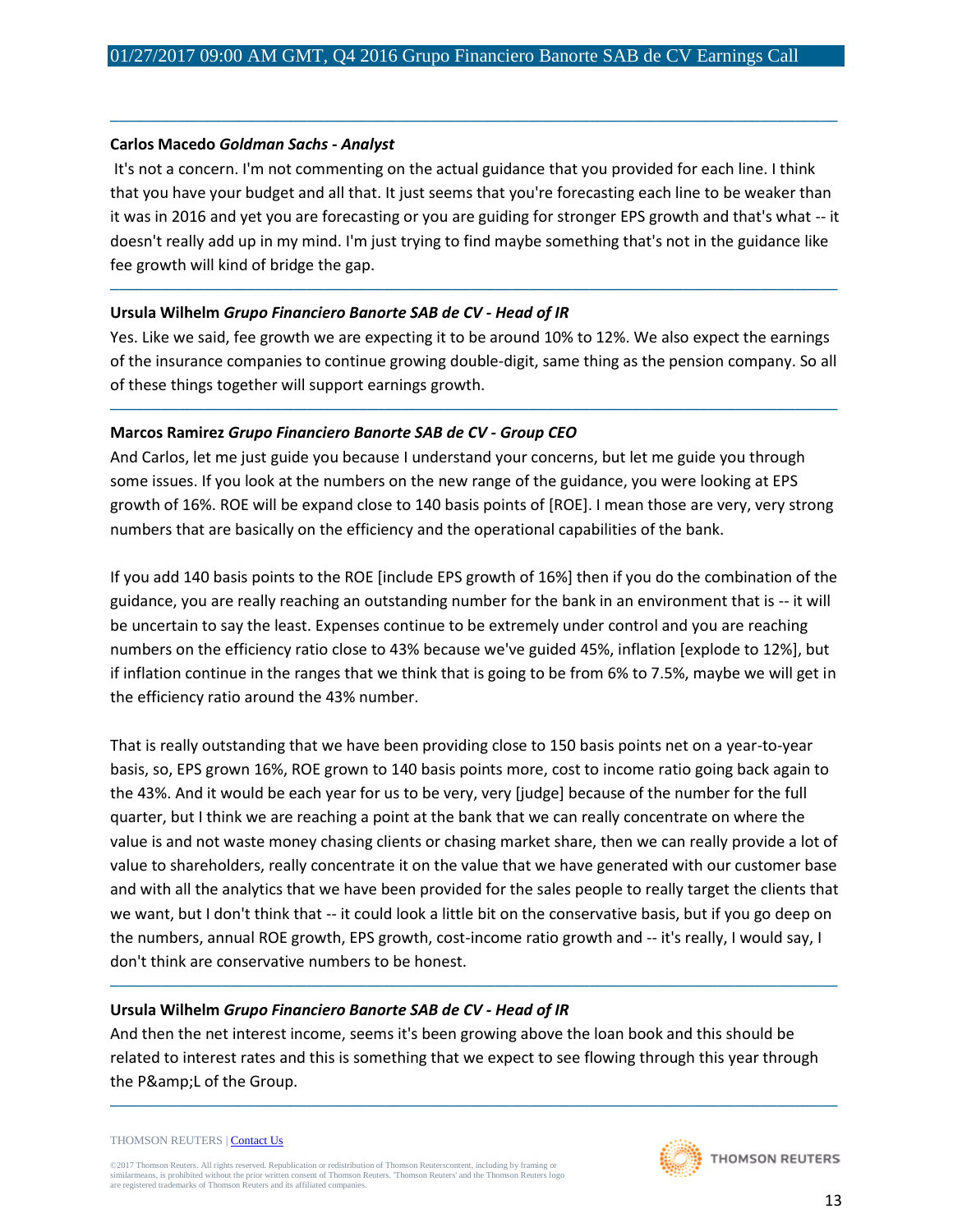#### **Marcos Ramirez** *Grupo Financiero Banorte SAB de CV - Group CEO*

And let me just give you another example of the vision that we have. If you look at the numbers of deposits growth last year and we provide that numbers on this book. We got [mid] last year close to MXN35 billion in different pockets of costly deposits that we have or funding that we have because we didn't -- we were in a very good position with very low cost of funds, so we don't need to really get those deposits. So that improved our cost of funds. So we are getting a much better deal now with a lower cost of funds and with an increase in the interest rate. So I think a lot of the efficiency has been going on in the bank.

─────────────────────────────────────────────────────────────────────────────────────

#### **Gabriel Casillas** *Grupo Financiero Banorte SAB de CV - Chief Economist*

Related to the INB sale, as soon as we have more information, we will give you all that we have right now. Also, the outcome of the trading the budget is going to be [MXN650 million per quarter].

#### **Carlos Macedo** *Goldman Sachs - Analyst*

Great. Thank you for the color. I mean it was really just trying to figure out, I think Ursula answered that really well as well. As for the exposure to export, I don't mean to put you in the spot, just because there's a lot of talk about this going on.

─────────────────────────────────────────────────────────────────────────────────────

─────────────────────────────────────────────────────────────────────────────────────

#### **Rafael Arana** *Grupo Financiero Banorte SAB de CV - CFO/COO*

Okay, thank you. We made an exercise and we'll review all the customers where we have an exposure of over MXN100 million. It was a very exhaustive exercise. Aside from a couple of clients that we have identified, we don't have dollar exposure significant to the exporters or importers of merchandises. So, we have our [big] check and there is no major threat in our balance. I'd say probably there is none, but we have a very well identified customer that can have some exposure, which [are at least once].

─────────────────────────────────────────────────────────────────────────────────────

#### **Marcos Ramirez** *Grupo Financiero Banorte SAB de CV - Group CEO*

Less than 7% of the total loan book, which (inaudible). As Gabriel mentioned, of those 7%, less than 2% are the ones that we think that have to be monitored a little bit closely. Everything else is a natural hedge on the dollar base?

─────────────────────────────────────────────────────────────────────────────────────

#### **Gabriel Casillas** *Grupo Financiero Banorte SAB de CV - Chief Economist*

If I may add, this is Gabriel Casillas. If I may ask you Carlos you remember also that even either the US or Mexico abandons [NAP] that it's not the best case scenario. Even if that happens, it will be six months with the normal rules and then afterwards, then WTO rules will kick in. Those tariffs over WTO rules are very low. Non-agricultural goods, the average tariff is around between 3.5% and 5%. So [that was that depreciation] that the Mexican peso has already experienced. It is pretty much within even evaluating both as the border adjustment tax with depreciation of the peso I think everything has done well, but as (inaudible) mentioned, of course we are closely monitoring.

─────────────────────────────────────────────────────────────────────────────────────

─────────────────────────────────────────────────────────────────────────────────────

#### Mario Pierry, Bank of America Merrill Lynch.

*-*



THOMSON REUTERS [| Contact Us](http://financial.thomsonreuters.com/en/contact-us.html)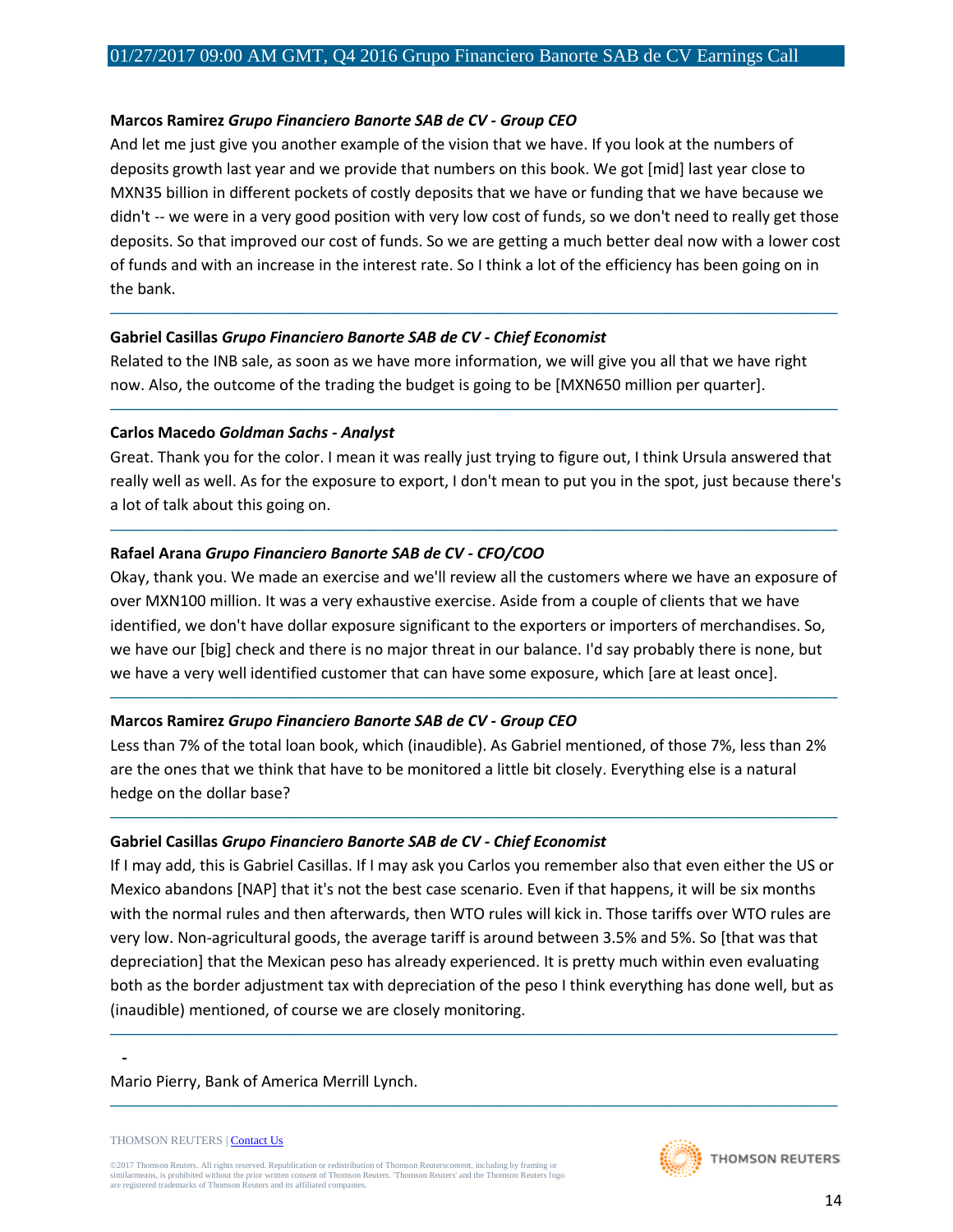#### **Mario Pierry** *Bank of America Merrill Lynch - Analyst*

I only have one question, it seems to us now that the sale of the US operations is imminent. You already are very well capitalized. I was just trying to wonder what could be some possible uses of the proceeds especially considering right, you are in a very healthy position right now, very well capitalized, I would imagine that some of the banks or some peers in Mexico, they are wholesale-funded, they are not doing as well as you are. So I also wanted to hear your appetite for acquisitions in case if anything appears?

─────────────────────────────────────────────────────────────────────────────────────

#### **Marcos Ramirez** *Grupo Financiero Banorte SAB de CV - Group CEO*

You are right Mario, we still don't have the -- first, we need to sell it in order to -- we need the kitchen to -- but, maybe we can -- yes, you are right. We are very strong and maybe we will give more dividends, but it's in there, we still don't know. Let's wait. As soon as we know how everything evolves, we will go with the market and we will stay. It is going to be very easy to understand what we are doing and why and people moving on business.

─────────────────────────────────────────────────────────────────────────────────────

─────────────────────────────────────────────────────────────────────────────────────

─────────────────────────────────────────────────────────────────────────────────────

─────────────────────────────────────────────────────────────────────────────────────

─────────────────────────────────────────────────────────────────────────────────────

## **Rafael Arana** *Grupo Financiero Banorte SAB de CV - CFO/COO*

As Marcos said, Mario, the policy will stay at 40% and remainder that will be given as extraordinary dividend to the market.

## **Mario Pierry** *Bank of America Merrill Lynch - Analyst*

You would not consider acquisitions?

# **Rafael Arana** *Grupo Financiero Banorte SAB de CV - CFO/COO*

Not at all.

*-*

Marcello Telles, Credit Suisse.

## **Marcello Telles** *Credit Suisse - Analyst*

I have two questions. The first one is more specific and I think will help reconcile kind of the overall impact of the market volatility right on your book. The MXN767 million loss related to Urbi renegotiation, was that pre-tax or post-tax? And related to that same question, I want to run some of the math that I've done here just to -- which leads me to believe that the impact of market volatility was indeed very small for you.

When you look in terms of the change in your available for sale valuation right and the hedge and excluding Urbi renegotiation, it seems that happened to some of your peers as well, it seems that you had probably like a pre-tax loss of roughly MXN1.8 billion, right, and you made some MXN439 million or MXN460 million in trading in the P&L.

So overall, it looks like that your loss was MXN1.3 billion pre-tax, which would give like only like 0.7% of your stockholders' equity. Does that math sound right and it looks like it reinforces your point that you actually did not suffer much from the rate hikes right given the small impact on your equity. So, if you

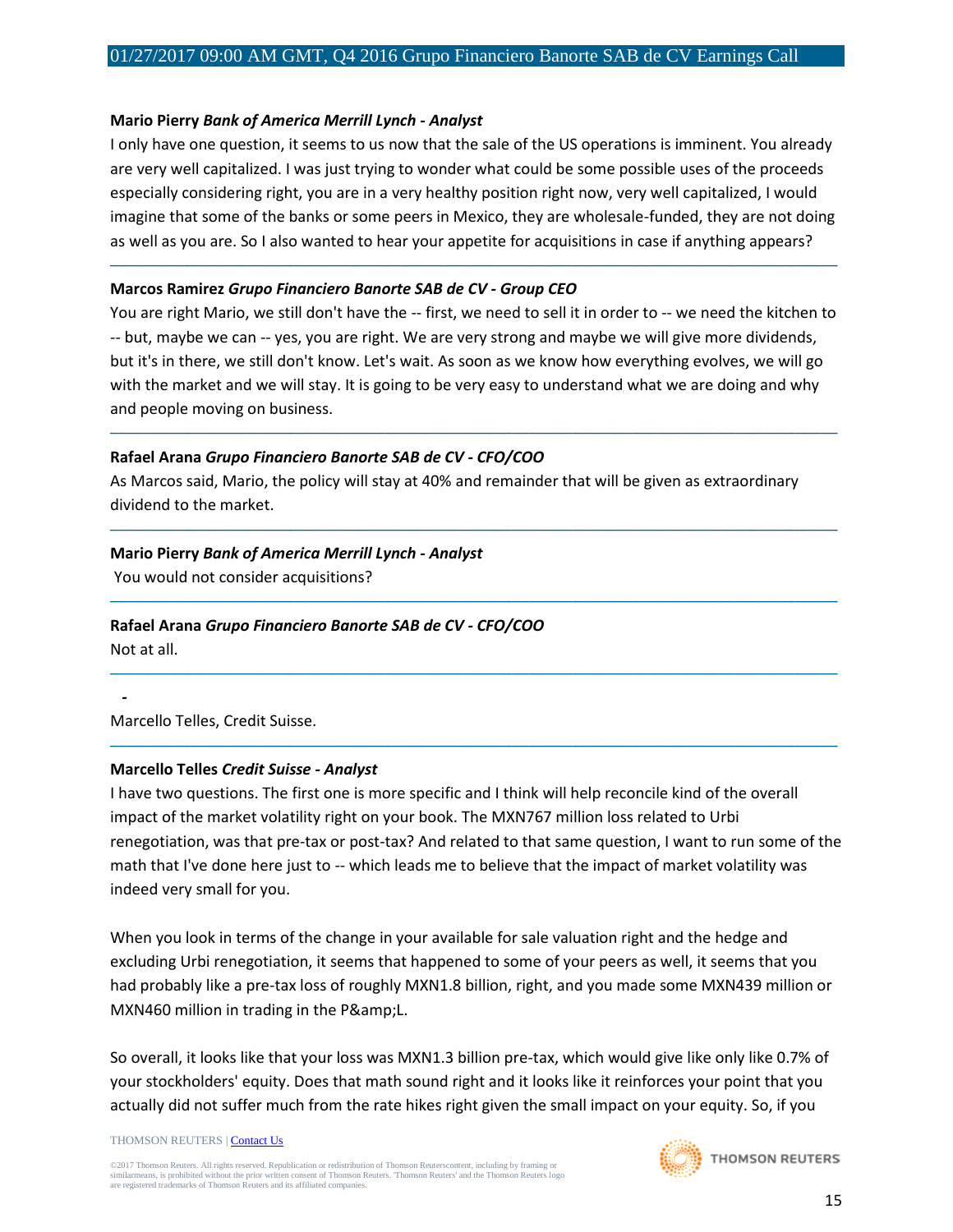could just elaborate a little bit more on that will be great?

And the other question is regarding your guidance for 2017, just to understand the comparison base of 2016 to calculate your guidance, are you including INB or excluding INB on a pro forma basis or it is pretty much how you reported 2016? Thank you.

─────────────────────────────────────────────────────────────────────────────────────

#### **Rafael Arana** *Grupo Financiero Banorte SAB de CV - CFO/COO*

Hi, Marcelo. Thank you. I would start with the easy one, which is the third one. In the guidance of the year 2017, we took away already the INB. We want to compare apples to apples and that's why we decided to play without the INB. If something happens and INB is back, we will talk to you, but in our head at least and in the numbers it's like a done deal and let's see what happens regarding the budget. And now I would turn the microphone to Mr. Arana, the first on market volatility and the market (inaudible).

─────────────────────────────────────────────────────────────────────────────────────

## **Rafael Arana** *Grupo Financiero Banorte SAB de CV - CFO/COO*

Yes, Marcello, good morning. Let me guide you to the trading results in November that are the ones that are really causing some concerns about because that's when the market hikes happened. If you look at the trading results for the bank, what really was the loss concerned the trading -- the trading book was MXN125 million as you mentioned before. So the net results for the trading was MXN87 million, a loss, okay? When you go to the -- exactly as you mentioned, when you go to the part of the book which says valuation of the titles that we have available for sales, you have a [minus value of MXN1.038 billion] there, okay? So, the effect that you have really on the results for November that on the capital -- against the capital, because of valuation of the titles that were available for sales was MXN1.2 billion, okay, and that's the accumulation for the year, but after month of that November that it's really when the numbers moved because of this was MXN1.2 billion that is against available for sales on the capital numbers.

#### **Marcello Telles** *Credit Suisse - Analyst*

So indeed your -- like you had very little exposure to the higher rate environment, I think supports very much your argument on that, excellent. And just one additional question, if I may, regarding -- there's a lot of debate about like the consumer story in Mexico and how that could be derailed by the increase in inflation. In your case, especially look at your guidance of still healthy loan growth, how do you think the consumer book will play out? And have you seen any slowdown now at the beginning of the year, I mean at least looking at the month of January, how are you seeing like the consumer lending demand, so far? Thank you.

─────────────────────────────────────────────────────────────────────────────────────

─────────────────────────────────────────────────────────────────────────────────────

#### **Marcos Ramirez** *Grupo Financiero Banorte SAB de CV - Group CEO*

No, Marcello, we continue to see good growth in the book. To be honest, we are facing a pretty strong month of January not only on the consumer growth, on the corporate and the commercial. So, no, I think the country, it's moving, it's working, it's -- and the size and length and the depth of the supply chains that Mexico has are very healthy. Nobody is really being aggressive on the new projects, but the already existing ones are fully in motion.

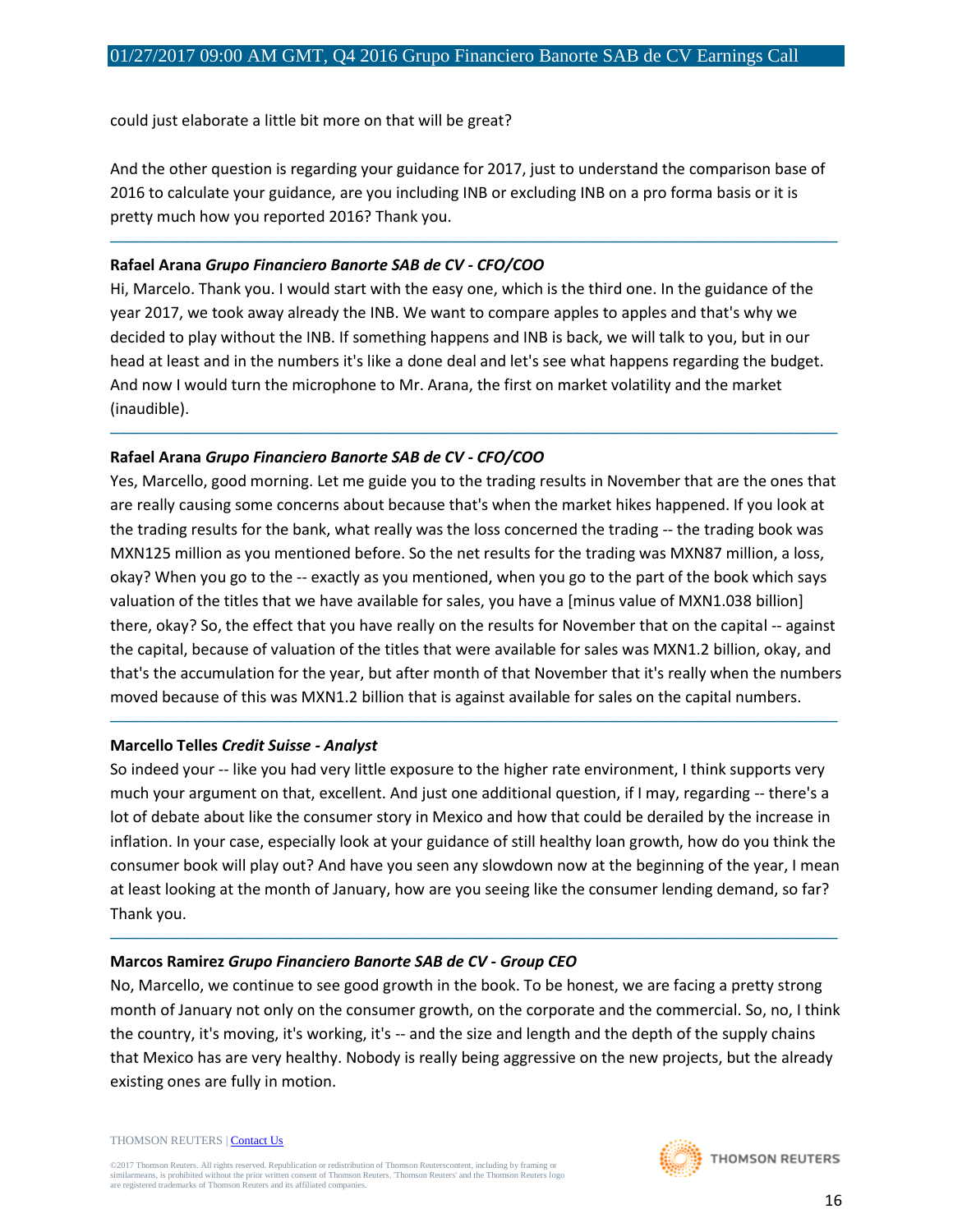And if you look at the numbers of the consumer for the last two months continue to be strong. I'm not saying that this is going to be a [story] this is going to be a lot of concerns, but I think you will see that there is reasonable health on the consumer up to today and we monitor this on a daily basis. We talk every single day with the guys, with the collections department to see if they see any rise in restructuring or any promises not comply.

So we are following these on a daily basis, that's why we are -- the new origination concentrating basically on pre-authorized loans. So not everything related to what you mentioned (inaudible) and all those mark-to-market valuations are in the MXN1.2 billion that I mentioned before. So, we are very, very vigilant. I think we have all the metrics and monitors and systems to see any problems when they arise, the commercial guys, the corporate guys are in continuous communications with the client.

So I think we are in a very vigilant mode, but at the same time we are very confident of what we have seen in the market up to today. It's not that is -- as I mentioned before, that's why we are not giving you 14%, 16% loan growth, we are giving you a 10% loan growth, but a very healthy growth for this year.

─────────────────────────────────────────────────────────────────────────────────────

#### **Gabriel Casillas** *Grupo Financiero Banorte SAB de CV - Chief Economist*

Just let me add real quick, Marcello on the consumer growth. One important thing here is to highlight is that with [respect to capital crisis] indeed increased significantly, however inflation is currently [around 4.4%]. Remember that even though in the past three years, we lead with inflation below the target of the Central Bank. Remember from 2004 to 2014, in Mexico we live with inflation rates was between 4.5% and 6.5%. So, this is not a very bad scenario. We have experienced that and at the end, the consumer really -- adjusting regarding prices that unfortunately they have much more to spend and they continue to do well so far.

─────────────────────────────────────────────────────────────────────────────────────

## **Marcos Ramirez** *Grupo Financiero Banorte SAB de CV - Group CEO*

Marcello, let me emphasize again that we didn't move positions, the authority gave us a special permit to move positions and we say no. The trading, we lost a little bit of money there as you saw it in November -- on November and in the ALCO, if you see the other part of the balance sheet, we're making [normal] income that we really one that we are looking in over here -- in here. So as I said, we are prepared for increasing rates. In all the boxes, we will make money if that of course. So, we are very happy in our position and it wasn't the case I think for our competitors and let me say that out.

─────────────────────────────────────────────────────────────────────────────────────

## **Rafael Arana** *Grupo Financiero Banorte SAB de CV - CFO/COO*

Yes, we will send Marcello and to as well public information that is provided by the [team. When you see that movement on available for sale and mark-to-market and valuation results for November, not just for us, but because it's public information for the system, and you will see that we were extremely conservative as Marcos mentioned (inaudible) we were not more moving positions for available for sale to hold to maturity or anything else. We speak with -- we lost market value with mark-to-market and we registered the loss in November, but we recovered by far that in December. And January, with inflation related trends that we have that's already in the right path, but Ursula will be very kind to provide that information to you.

THOMSON REUTERS [| Contact Us](http://financial.thomsonreuters.com/en/contact-us.html)

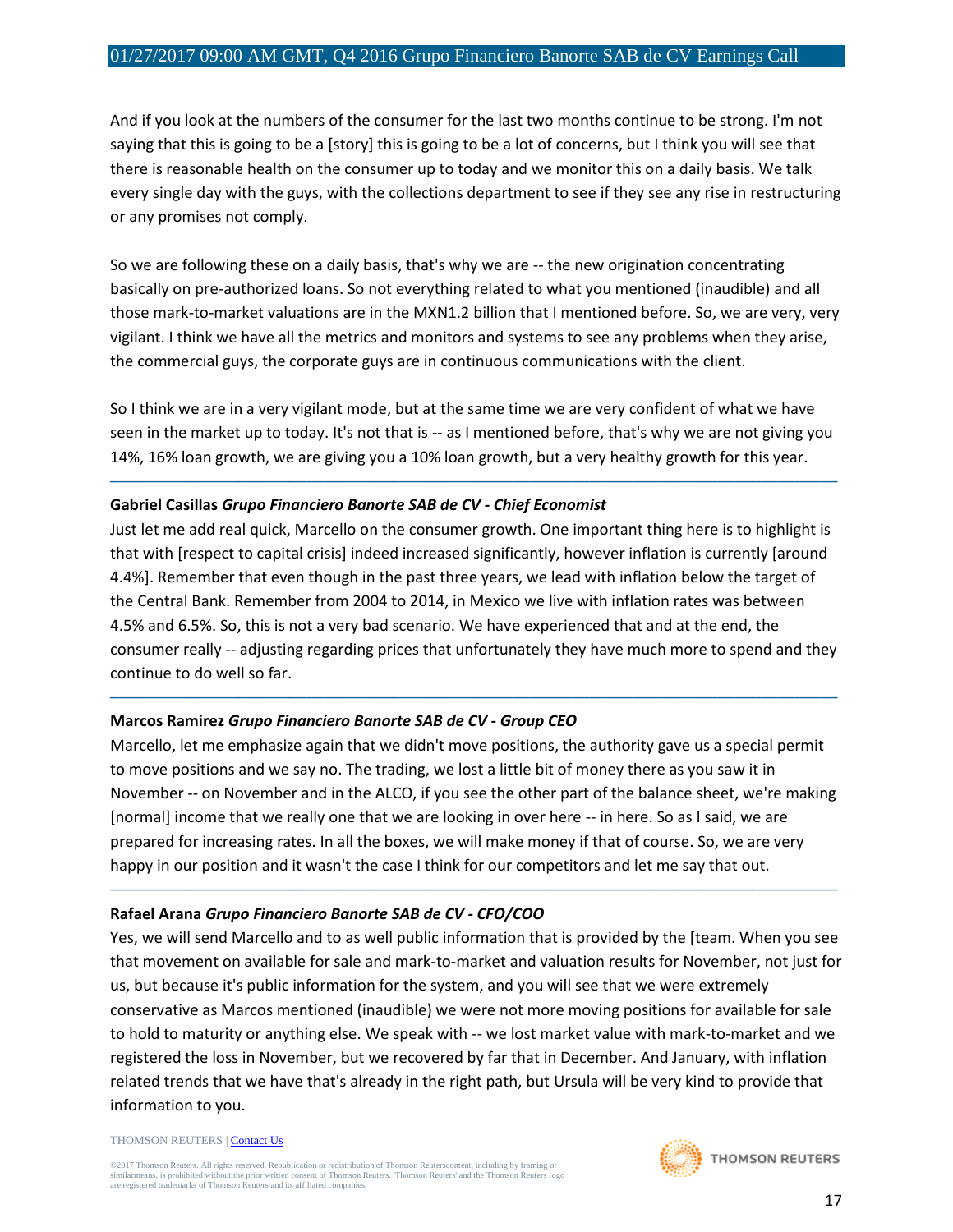─────────────────────────────────────────────────────────────────────────────────────

─────────────────────────────────────────────────────────────────────────────────────

─────────────────────────────────────────────────────────────────────────────────────

#### **Marcello Telles** *Credit Suisse - Analyst*

I appreciate, that's very reassuring.

*-*

Moving on we will go to Tito Labarta with Deutsche Bank.

#### **Tito Labarta** *Deutsche Bank. - Analyst*

Hi, good morning. Thanks for the call. Just one follow-up question in terms of your loan growth guidance. I understand that the 9% to 11%, I just want to -- but looking by segments, we look at 2017, most segments grew above 15%, it was really government lending which only grew around 4% on the years. I was wondering if you could give some more color on your loan growth guidance by segment. Does it mean a significant slowdown in all the segments or will government lending continue to be weak, I just want to get a little bit more color on the growth by segments. Thank you.

─────────────────────────────────────────────────────────────────────────────────────

#### **Marcos Ramirez** *Grupo Financiero Banorte SAB de CV - Group CEO*

For this year, we are aiming commercial growing 13%, corporate growing 10%, again government only 4%. We want to do business with them, and we are doing business with them and [they don't need] much money there used to be, so only 4% and consumer, 13% which revolve that way, however the focus will be in all budget. And payroll is going to be 14%.

#### **Rafael Arana** *Grupo Financiero Banorte SAB de CV - CFO/COO*

Payroll 14%, credit card 14%, mortgages will be in the same number 14% and car loans will be a little bit shy on 11 percentile. SMEs will be -- will continue to be a pretty good story close to 12%. So we see healthy growth on the consumer, nothing extraordinary, nothing fancy but solid growth on our own client base.

─────────────────────────────────────────────────────────────────────────────────────

─────────────────────────────────────────────────────────────────────────────────────

─────────────────────────────────────────────────────────────────────────────────────

─────────────────────────────────────────────────────────────────────────────────────

─────────────────────────────────────────────────────────────────────────────────────

─────────────────────────────────────────────────────────────────────────────────────

#### **Tito Labarta** *Deutsche Bank. - Analyst*

Perfect, that's very helpful. Can you just repeat the SME growth, I didn't understand that one?

#### **Rafael Arana** *Grupo Financiero Banorte SAB de CV - CFO/COO*

SME is at 12%.

*-*

#### **Tito Labarta** *Deutsche Bank. - Analyst*

12%, okay, perfect thank you very much.

Moving on, we will go to Carlos Gomez with HSBC.

#### **Carlos Gomez** *HSBC - Analyst*

Hello good morning. Two brief questions. First, you are committed to [selling] INB, so you're thinking about the structure of the group. I was wondering about the Afore business, it has grown 2%, 3% in the

THOMSON REUTERS [| Contact Us](http://financial.thomsonreuters.com/en/contact-us.html)

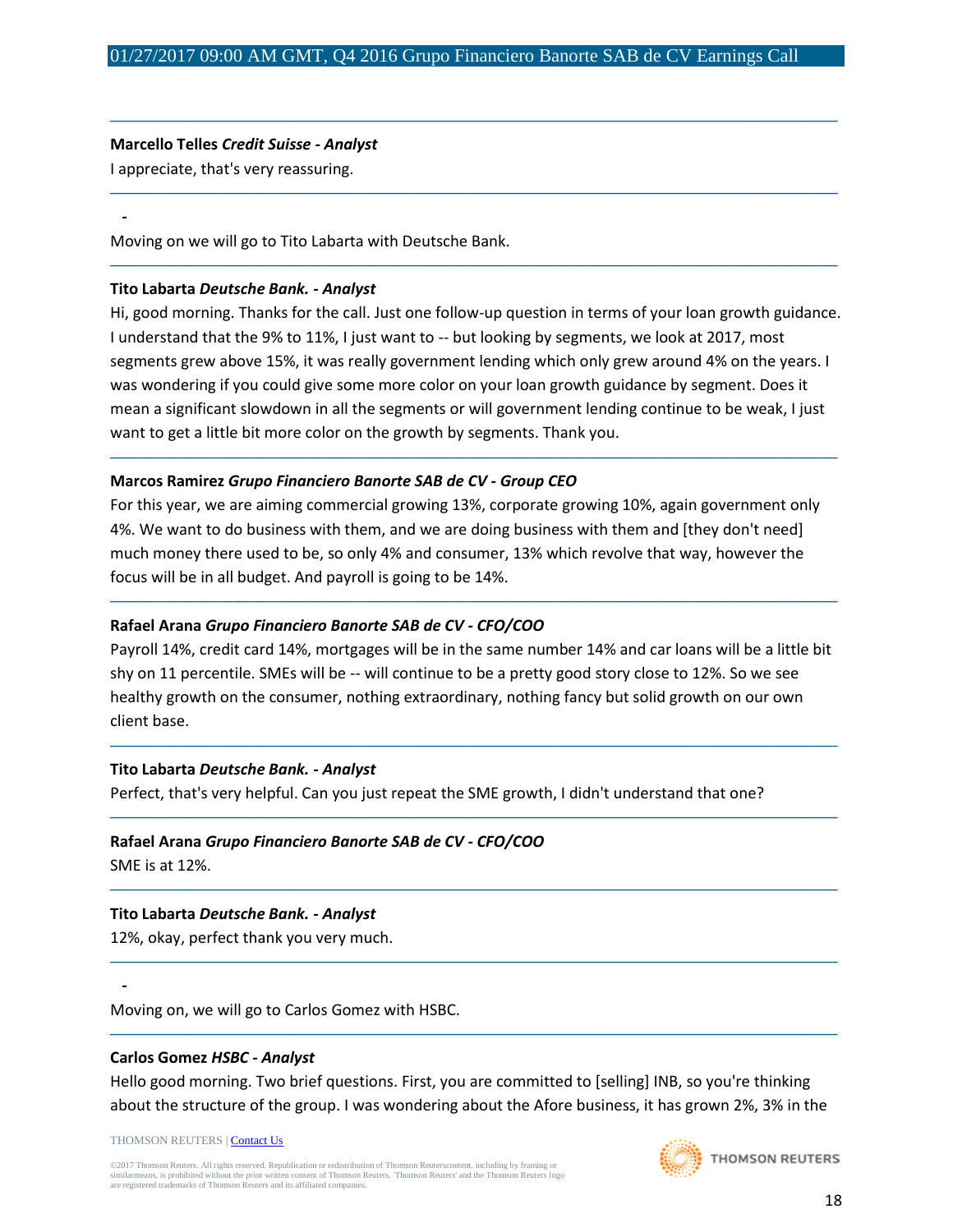last three years, as you mentioned it produces cash but is not a growing business. Is it still part of your core strategy to maintain the Afore business? And second, I would like to have an update on the IBM project and whether -- how long that is continuing and there was a cash payment that could go one way or the other, how that has been evolving? Thank you.

─────────────────────────────────────────────────────────────────────────────────────

#### **Marcos Ramirez** *Grupo Financiero Banorte SAB de CV - Group CEO*

Okay the first one, INB it wasn't in the core strategy, we want to focus in Mexico as you can see we have a lot of things to do in Mexico. And Foxes for us is very important as Fernando Solis is different our [unit cost]. It's a mature business, it doesn't have any let's call it [bricks] and that's why the ROE is less. But if arguably we want to do to keep that business with us and we in the future, we will see more opportunities cross selling in that Afore and the banks and everything. So for us it's essential to have it. We are very happy with these assets. And we get it from part of our business plan. Yes

─────────────────────────────────────────────────────────────────────────────────────

## **Rafael Arana** *Grupo Financiero Banorte SAB de CV - CFO/COO*

If I may add, just remember that for if you take away the goodwill and intangible therefore it's giving you on tangible basis ROE, tangible close to 42% is a prime provider of dividend for the group in order to sustain the 40% dividend payment. And just to give you a color of what Marcos mentioned about the potential of relationship that we can develop with Afore. If we just, [attach] more than 12 million clients that Afore has, if we target 400,000 that are high value client, we will duplicate the wealthy clients that Banorte has. So just a lot of value to be extracted from Afore, is a strong provider of dividend for the group. If you choose the goodwill, is extremely good business. As Fernando mentioned, it's a mature business. But remember that we have to see Afore in conjunction also with the Pensiones business. They will cross in a quantum time when the Mexican population start to age faster than stay. That's why we are so confident with 2020 plan because we still have a lot of things to do -- room for improvement.

## **Carlos Macedo** *Goldman Sachs - Analyst*

And if I may ask on Afore, when you get the authorization from the authorities as to what percentage you can increase your commission this year?

─────────────────────────────────────────────────────────────────────────────────────

─────────────────────────────────────────────────────────────────────────────────────

# **Rafael Arana** *Grupo Financiero Banorte SAB de CV - CFO/COO*

We cannot. Actually you see in the following years for the following years is that commissions will go down not up. We know that. And we are taking care and, we did that much, we knew that. There is no change there. We are sort of resilient because we are one of the low commission players. I mean that's why it can happen. And the name of the game is not increase the rate -- commissions, the name of the game is to [assets] under management and that's talking about the -- I mentioned before we have been recently hurt because of the hike in rates but higher rates in the long term is going to be much, much better for this business [than however] so this is a short-term also problem and potential, but I think is very stable [provider] has been mentioned of cash flow. We have a lot of opportunity on synergies that have not been exploited. We not only trying to move some of clients of Afore that run a principle bank, but also on the other hand, move some clients of the bank which are huge base which are not like clients of Afore. And besides that, we can use now the sales force also to sell product for the Financial Group and that income is not that we've seen in the book of Afore but if Afore is providing income to other

#### THOMSON REUTERS [| Contact Us](http://financial.thomsonreuters.com/en/contact-us.html)

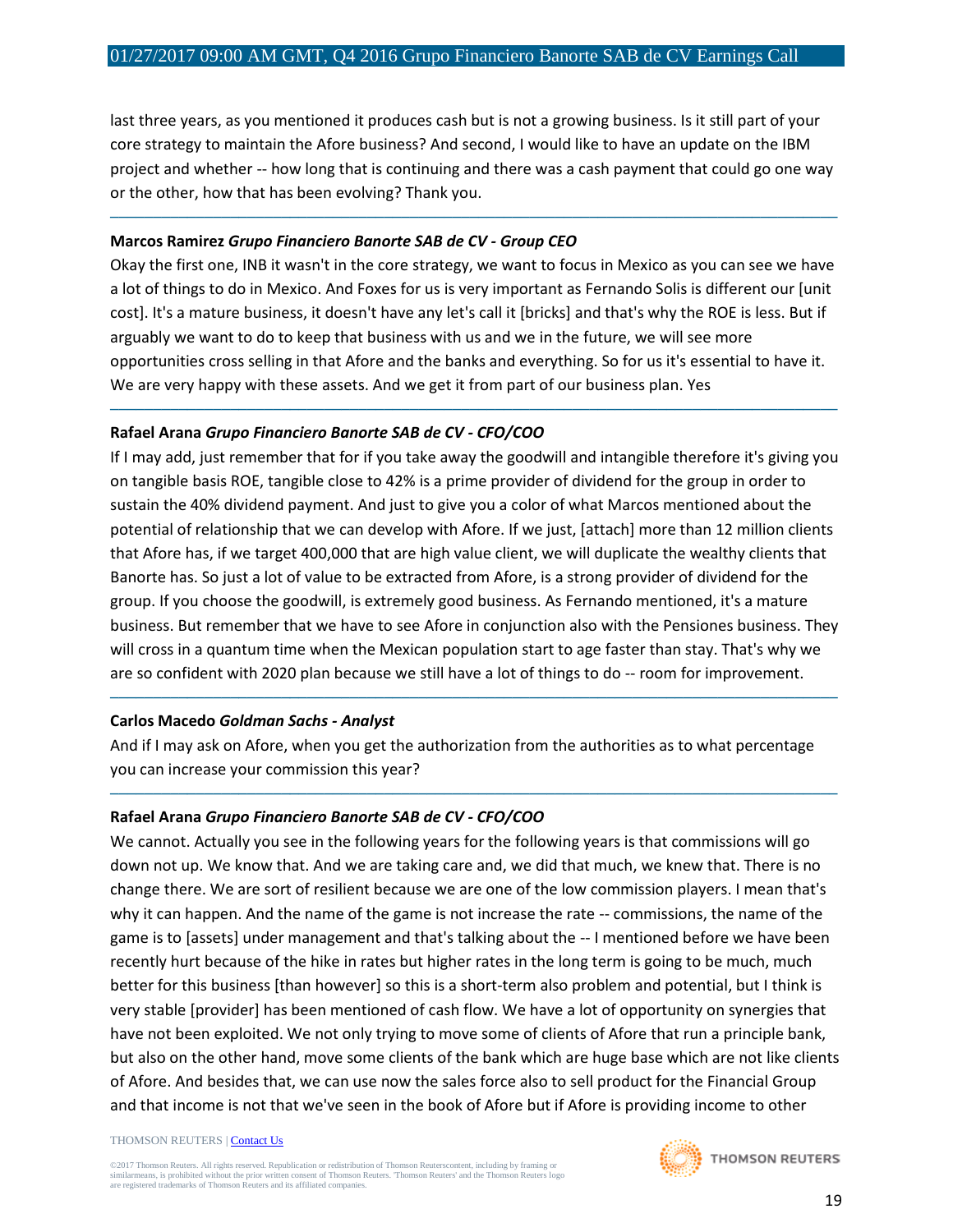business units of the bank. So I think and also I mean we are increasing investing in a lot of businesses within the country. And that give us a lot of views of how things are involve in the country. We have a lot of -- you have these businesses in each need financial products and we have also with this view, we can provide of course a lot of information within regulation to other business channel which can kind of also take samples of it. And this is the most important institutional investor of the country and increasingly we will be investing in many, many areas in bulk deals or in [nickel], so I think it's a terrific asset.

─────────────────────────────────────────────────────────────────────────────────────

#### **Carlos Macedo** *Goldman Sachs - Analyst*

It's pretty clear.

#### **Marcos Ramirez** *Grupo Financiero Banorte SAB de CV - Group CEO*

Let's move to the IBM project, let me start saying that we are very, very happy and you will see in the future wise and maybe Rafael is going to giving you more color on the IBM project, the cost and benefits.

─────────────────────────────────────────────────────────────────────────────────────

─────────────────────────────────────────────────────────────────────────────────────

#### **Rafael Arana** *Grupo Financiero Banorte SAB de CV - CFO/COO*

The IBM [as we] mentioned is now moving into a second stage. As we commit last year, we were concerned to really roll out on the IBM, new mobile, new web platform. The onboarding has been half in all the branches. We hope to end up by the end of March. But you will see a completely different way of selling and providing content management and offers to the clients that are really based upon the potential value of the client and really, the lowest risk client that we have in order to provide and the right credit product. And it's been more and more very convenient for the client to do business with Banorte. We are on -- and we are committed with the commercial part of the bank. In the remaining of the year, we'll move most of the process in a way that the client could be on a sale-to-sales basis in a way that we can really move clients away from the branches and move everything to the mobile applications that are already -- we are already in that track and we are moving aggressively, we'll continue to move aggressively into that. In order to manage the cost, the growing part of the cost in order to -- in the security, in redundancy and things, we are moving now to the second stage of the IBM, starting in July. But we will outsource most of the operational networks and monitoring of the operational capabilities in the IP side. In order to match the security systems and the redundancy systems that IBM has all the world platforms that they have. That will allow us to reduce the cost to offload the businesses in at least 12% in the coming years.

─────────────────────────────────────────────────────────────────────────────────────

─────────────────────────────────────────────────────────────────────────────────────

─────────────────────────────────────────────────────────────────────────────────────

#### **Carlos Macedo** *Goldman Sachs - Analyst*

Thank you very much.

*-*

Moving on we will go to German Velasco with BBVA

#### **German Velasco** *BBVA - Analyst*

Hi guys, good morning, and thanks for the call. Just a quick questions with regards to the loan portfolio growth. Breaking down the business by regions, do you expect different performance over the regions, I mean specifically different performance within our against the [South or the Center]? Thank you.

THOMSON REUTERS [| Contact Us](http://financial.thomsonreuters.com/en/contact-us.html)

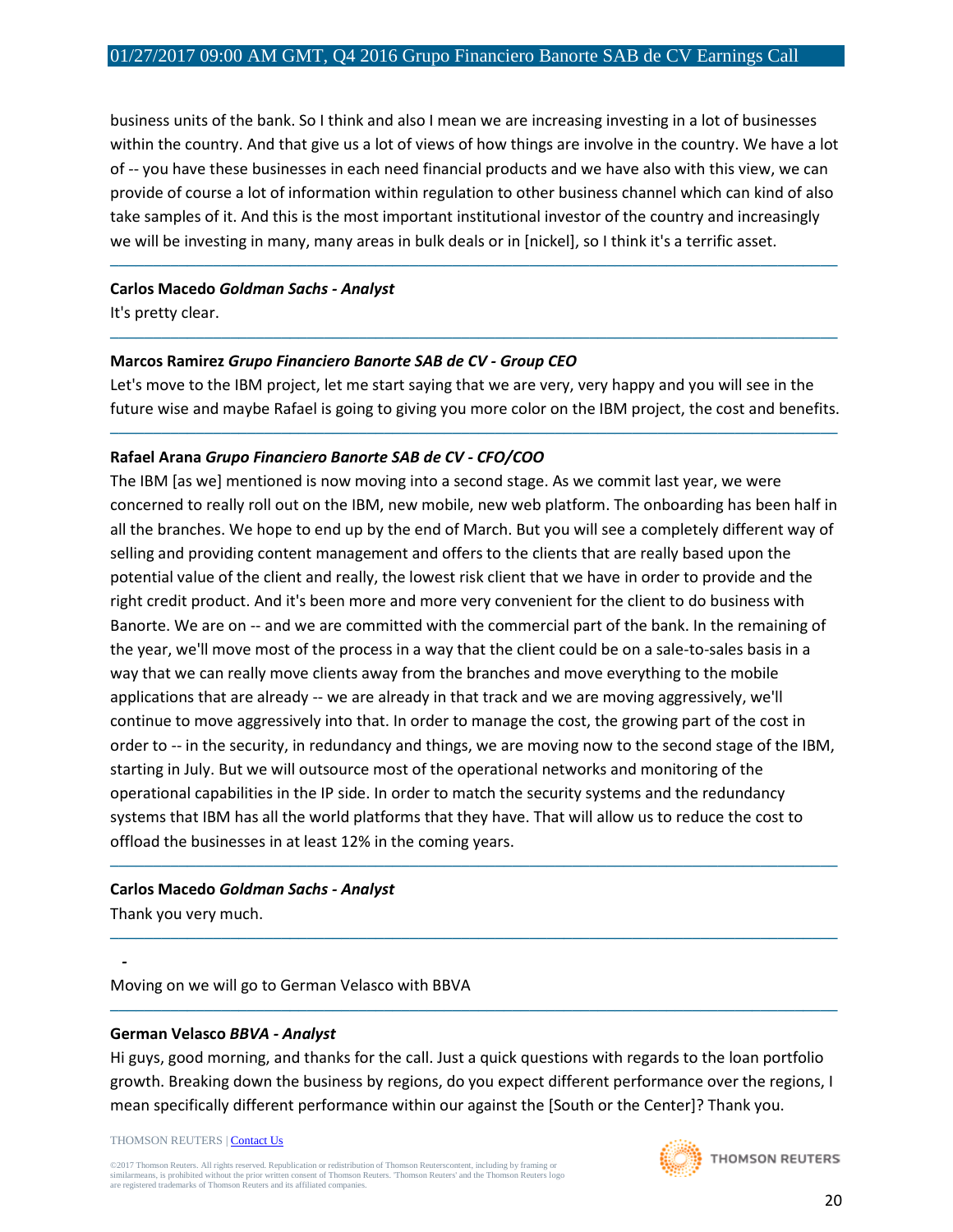─────────────────────────────────────────────────────────────────────────────────────

─────────────────────────────────────────────────────────────────────────────────────

**Marcos Ramirez** *Grupo Financiero Banorte SAB de CV - Group CEO* Carlos?

#### **Carlos Martinez** *Grupo Financiero Banorte SAB de CV - MD - Retail Banking*

Hello German, this is Carlos Martinez here, Retail Banking. What we have been seeing in the short term is that we don't expect that, actually something have happened, talking to the people, (inaudible) in the recent past. They weren't tragic about -- [in order] that Board wasn't investing in (inaudible) fee, A, they already have problem in their manufacture and -- in the low grade manufacturing. They were starting to see problems of immigrations, and so they found that it didn't happen in the short term.

What we are seeing in the other part of the country, the connection is still working as we expect business as usual. So in the short term, we don't see that in the retail and the commercial banking. We are more concerned of inflation or in the - what didn't happen in the capability of the bank's profits that we didn't see that it is going to decrease in the short term.

─────────────────────────────────────────────────────────────────────────────────────

## **Ursula Wilhelm** *Grupo Financiero Banorte SAB de CV - Head of IR*

(technical difficulty) German, some states where we're seeing less activity, mainly related to [oil] not like the case of Tabasco, or you have the case of Oaxaca where because of combination of the local economy and politics there's also been a lackluster activity but that compensates with where for example, you have in the Yucatan Peninsula, a very strong growth, driven mainly by tourism, which is clearly one of the areas where the exchange rate have benefited. Same thing when you look at the [Baja] region where there's also been a lot of activity because of tourism. And as Carlos mentioned, we continue to see in the center and the North of the country continued activity and investment that have continued to flow investments that were announced last year or two years ago. That have been -- that are in the process of being deployed.

## **Marcos Ramirez** *Grupo Financiero Banorte SAB de CV - Group CEO*

And also Ursula mentioned, I think, I agree with her 100% that we have seen it in the past 24 months, [nothing new].

─────────────────────────────────────────────────────────────────────────────────────

─────────────────────────────────────────────────────────────────────────────────────

─────────────────────────────────────────────────────────────────────────────────────

#### **German Velasco** *BBVA - Analyst*

Okay, okay. Thank you very much.

Moving on we will go to Philip Finch with UBS. It appears that he has taken himself out of the queue. There are no further questions at this time, I'll turn it back to our presenters for any additional or closing comments.

─────────────────────────────────────────────────────────────────────────────────────

## **Marcos Ramirez** *Grupo Financiero Banorte SAB de CV - Group CEO*

Well, thank you very much and let's hope in the next quarter, we'll give you more good news and see in three months. Thank you very much.

THOMSON REUTERS [| Contact Us](http://financial.thomsonreuters.com/en/contact-us.html)

*-*